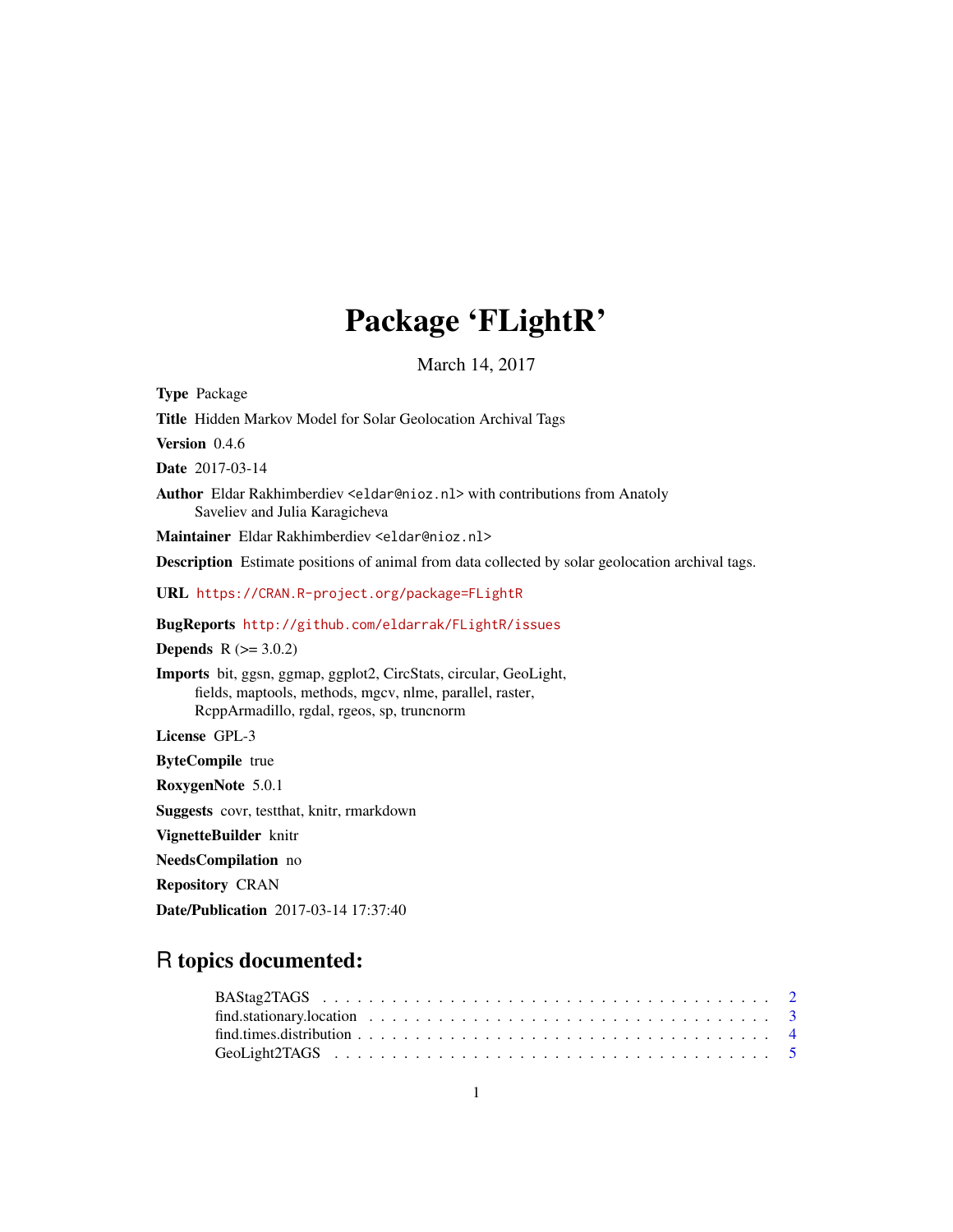# <span id="page-1-0"></span>2 BAStag2TAGS

<span id="page-1-1"></span>BAStag2TAGS *Function to write down twilights annotated in BAStag package data in so-called TAGS format*

# Description

this function converts combines twilights detected in BAStag with raw data and writes them down in TAGS format that can be easily read by [get.tags.data](#page-5-1)

# Usage

BAStag2TAGS(raw, twl, threshold, filename = NULL)

# Arguments

| raw       | original data - dataframe with two columns first column must contain time and<br>second measured light levels |
|-----------|---------------------------------------------------------------------------------------------------------------|
| twl       | twilights object from preprocess. Light function                                                              |
| threshold | threshold value used for twilight definition in preprocess. light                                             |
| filename  | if NULL data.frame in TAGS format will be returned otherwise .csv file in TAGS<br>format will be written      |

# Details

TAGS format returned or written as .csv by this function is a dataframe with columns

- datetime date and time in ISO 8601 format e.g. 2013-06-16T00:00:11.000Z
- light light value measured by tag
- twilight assigned by the software numeric indication of whether the record belongs to sunrise  $(1)$ , sunset  $(2)$  or none of those  $(0)$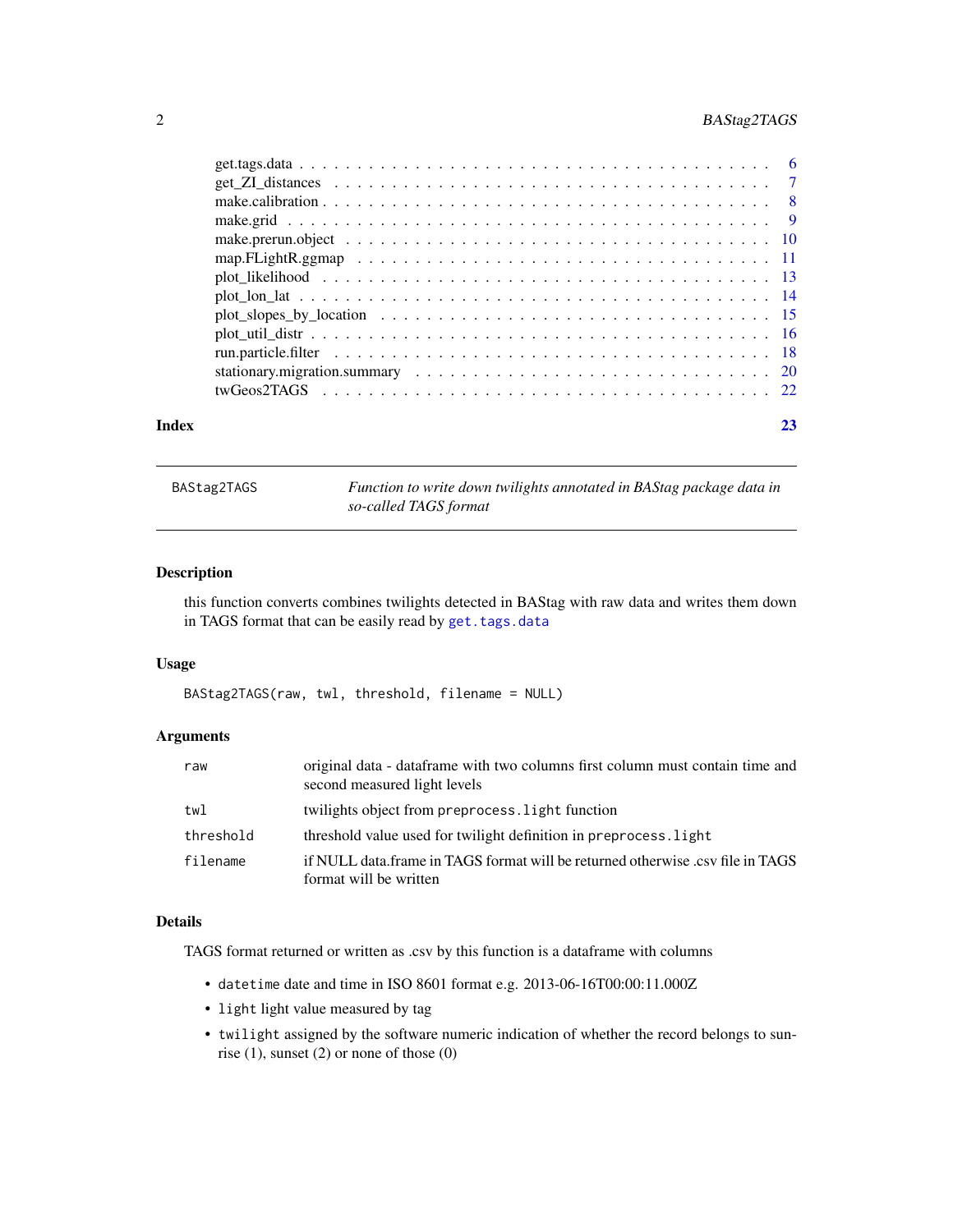# <span id="page-2-0"></span>find.stationary.location 3

- excluded indication of whether a twilight was excluded during manual inspection (logical, TRUE | FALSE)
- interp indication of whether the light value at twilight was interpolated (logical, TRUE | FALSE)

The fields excluded and interp may have values of TRUE only for twilight  $> 0$ .

# Value

NULL if filename is provided or TAGS formatted dataframe.

# Author(s)

Eldar Rakhimberdiev & Simeon Lisovski

# See Also

[twGeos2TAGS](#page-21-1) and [GeoLight2TAGS](#page-4-1)

find.stationary.location

*find undknown calibration location*

# Description

Functions attempts to find a location where The function attempts to find a location for a time period assuming animal was not moving. Does not work well will shaded data!

# Usage

```
find.stationary.location(Proc.data, calibration.start, calibration.stop,
 plot = TRUE, initial.coords = NULL, print.optimization = TRUE,
 reltol = 1e-04
```

| Proc.data<br>calibration.start | processed data object generated by get. tags. data                                                                                                                                |
|--------------------------------|-----------------------------------------------------------------------------------------------------------------------------------------------------------------------------------|
|                                | POSIX ct time when stationary period started                                                                                                                                      |
| calibration.stop               |                                                                                                                                                                                   |
|                                | POSIX ct time when stationary period ended                                                                                                                                        |
| plot                           | plots every iteration                                                                                                                                                             |
|                                | initial coords location vector with initial values for location (longitude and latitude). Should<br>be close $(+2000 \text{ km from the real location})$                          |
| print.optimization             |                                                                                                                                                                                   |
|                                | do you want every optimization iteration to be printed? If TRUE - Lon, Lat,<br>Calbration mean and Calibration sd are being printed. Optimization tries to<br>minimze the latter. |
| reltol                         | tolerance for optimization, see optim for more details                                                                                                                            |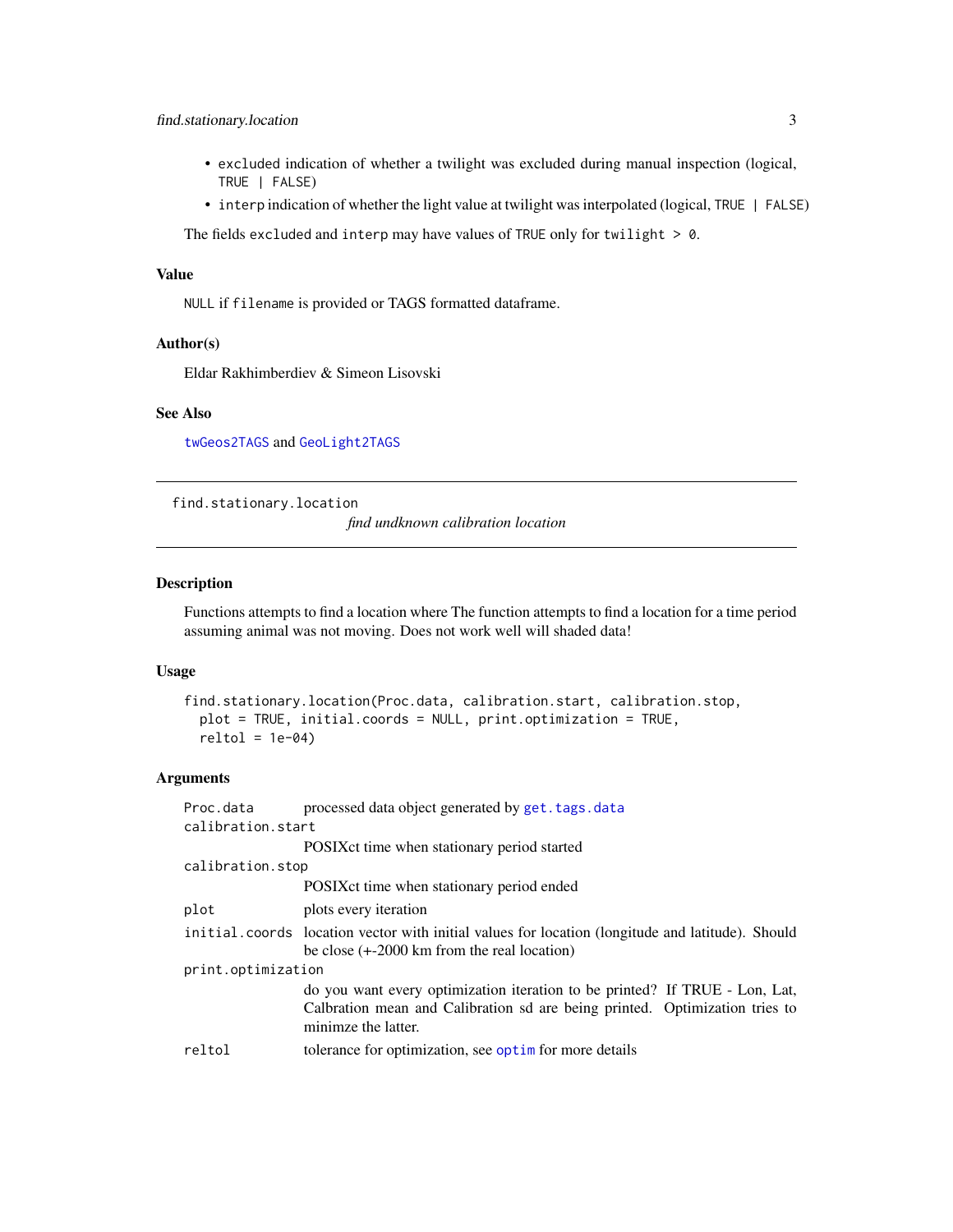# <span id="page-3-0"></span>Details

The idea behind the function is that it tries to minimze variance between slopes for the whole period by optimizing location. It can be seen as an extension of Hill-Ekstrom calibration idea.

# Author(s)

Eldar Rakhimberdiev

# Examples

```
#this example takes about 15 minutes to run
## Not run:
File<-system.file("extdata", "Godwit_TAGS_format.csv", package = "FLightR")
Proc.data<-get.tags.data(File)
plot_slopes_by_location(Proc.data=Proc.data, location=c(5.43, 52.93))
abline(v=as.POSIXct("2013-08-20")) # end of first calibration period
abline(v=as.POSIXct("2014-05-05")) # start of the second calibration period
Location<-find.stationary.location(Proc.data, '2013-07-20', '2013-08-20', initial.coords=c(10, 50))
```
## End(Not run)

find.times.distribution

*extracts times of arrival and departure to/from spatial extent*

# Description

Idea of this functions is to extract schedules for known location

# Usage

```
find.times.distribution(Result, Spatial.Index)
```
# Arguments

| Result | FLightR result object obtained from run.particle.filter                                             |
|--------|-----------------------------------------------------------------------------------------------------|
|        | Spatial. Index Row numbers for spatial grid (Result \$Spatial \$Grid) to estimate schedules<br>for. |

# Value

dataframe with columns for 0.025, 0.25, 0.5, 0.75, 0.975 probability of line crossing and rows for every crossing.

# Author(s)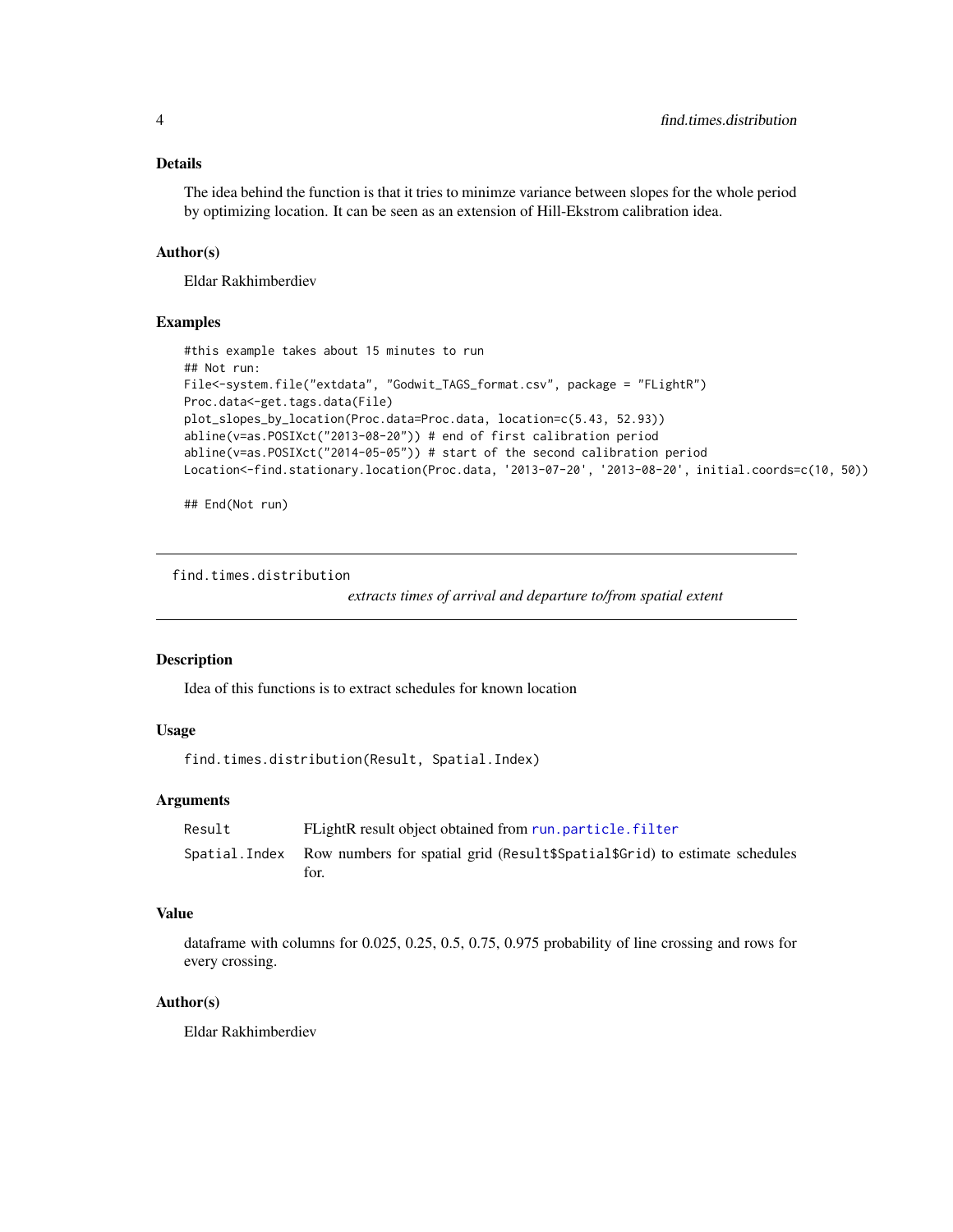<span id="page-4-1"></span><span id="page-4-0"></span>GeoLight2TAGS *Function to write down twilights annotated in GeoLight package data in so-called TAGS format*

# Description

this function converts combines twilights detected in BAStag ot twGeos with raw data and writes them down in TAGS format that can be easily read by [get.tags.data](#page-5-1)

# Usage

GeoLight2TAGS(raw, gl\_twl, threshold, filename = NULL)

# Arguments

| raw       | original data - dataframe with two columns first column must contain time and  |
|-----------|--------------------------------------------------------------------------------|
|           | second measured light levels                                                   |
| $gl_twl$  | twilights object from GeoLight                                                 |
| threshold | threshold value used for twilight definition in GeoLight                       |
| filename  | if NULL data frame in TAGS format will be returned otherwise .csy file in TAGS |
|           | format will be written                                                         |

# Details

TAGS format returned or written as .csv by this function is a dataframe with columns

- datetime date and time in ISO 8601 format e.g. 2013-06-16T00:00:11.000Z
- light light value measured by tag
- twilight assigned by the software numeric indication of whether the record belongs to sunrise  $(1)$ , sunset  $(2)$  or none of those  $(0)$
- excluded indication of whether a twilight was excluded during manual inspection (logical, TRUE | FALSE)
- interp indication of whether the light value at twilight was interpolated (logical, TRUE | FALSE)

The fields excluded and interp may have values of TRUE only for twilight  $> 0$ .

# Value

NULL if filename is provided or TAGS formatted dataframe.

# Author(s)

Eldar Rakhimberdiev & Simeon Lisovski

# See Also

[twGeos2TAGS](#page-21-1) and [BAStag2TAGS](#page-1-1)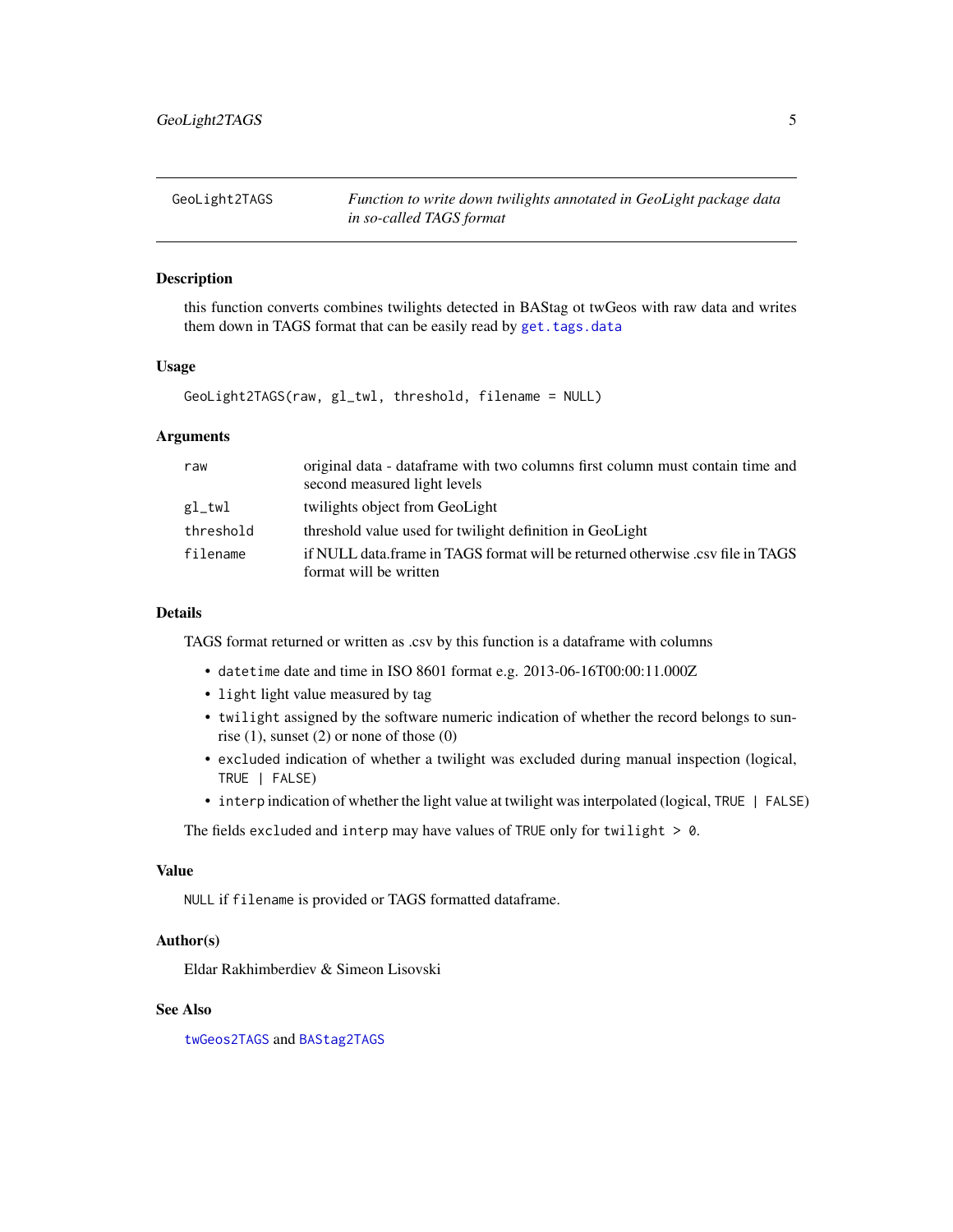<span id="page-5-1"></span><span id="page-5-0"></span>

# Description

Reads the data frame with detected twilight events into the FlightR

# Usage

```
get.tags.data(filename = NULL, start.date = NULL, end.date = NULL,
 log.light.borders = "auto", log.irrad.borders = "auto",
 saves = c("auto", "max", "mean"), measurement.period = NULL,
  impute.on.boundaries = FALSE)
```

| filename             | the name of the file which the data are to be read from. File is supposed ot<br>be comma separated file of TAGS format. If it does not contain an absolute<br>path, the file name is relative to the current working directory, getwd(). Tilde-<br>expansion is performed where supported. This can be a compressed file (see<br>file). Alternatively, file can be a readable text-mode connection (which will be<br>opened for reading if necessary, and if so closed (and hence destroyed) at the<br>end of the function call). File can also be a complete URL. For the supported<br>URL schemes, see help for url. |  |  |  |  |  |
|----------------------|------------------------------------------------------------------------------------------------------------------------------------------------------------------------------------------------------------------------------------------------------------------------------------------------------------------------------------------------------------------------------------------------------------------------------------------------------------------------------------------------------------------------------------------------------------------------------------------------------------------------|--|--|--|--|--|
| start.date           | date of beginning of relevant data collection in POSIXct format.                                                                                                                                                                                                                                                                                                                                                                                                                                                                                                                                                       |  |  |  |  |  |
| end.date             | date of end of relevant data collection in POSIXct format.                                                                                                                                                                                                                                                                                                                                                                                                                                                                                                                                                             |  |  |  |  |  |
| log.light.borders    |                                                                                                                                                                                                                                                                                                                                                                                                                                                                                                                                                                                                                        |  |  |  |  |  |
|                      | Numeric vector with length of 2 for minimum and maximum log(light) levels to<br>use. Alternatively character value 'auto', that will allow FLightR to assign these<br>values according to detected tag type.                                                                                                                                                                                                                                                                                                                                                                                                           |  |  |  |  |  |
| log.irrad.borders    |                                                                                                                                                                                                                                                                                                                                                                                                                                                                                                                                                                                                                        |  |  |  |  |  |
|                      | Numeric vector with length of 2 for minimum and maximum log(irradiance)<br>values to use. Alternatively character value 'auto', that will allow FLightR to<br>assign these values according to detected tag type.                                                                                                                                                                                                                                                                                                                                                                                                      |  |  |  |  |  |
| saves                | character values informing FLightR if min or max values were used by logger.                                                                                                                                                                                                                                                                                                                                                                                                                                                                                                                                           |  |  |  |  |  |
| measurement.period   |                                                                                                                                                                                                                                                                                                                                                                                                                                                                                                                                                                                                                        |  |  |  |  |  |
|                      | Value in seconds defining how often tag was measuring light levels. If NULL<br>value will be taken from known values for detected tag type.                                                                                                                                                                                                                                                                                                                                                                                                                                                                            |  |  |  |  |  |
| impute.on.boundaries |                                                                                                                                                                                                                                                                                                                                                                                                                                                                                                                                                                                                                        |  |  |  |  |  |
|                      | logical, if FLightR should approximate valeues at boundaries. Set it to TRUE<br>only if you have vary few active poitns at each twilight, e.g if tag was saving<br>every 10 minutes or so.                                                                                                                                                                                                                                                                                                                                                                                                                             |  |  |  |  |  |
|                      |                                                                                                                                                                                                                                                                                                                                                                                                                                                                                                                                                                                                                        |  |  |  |  |  |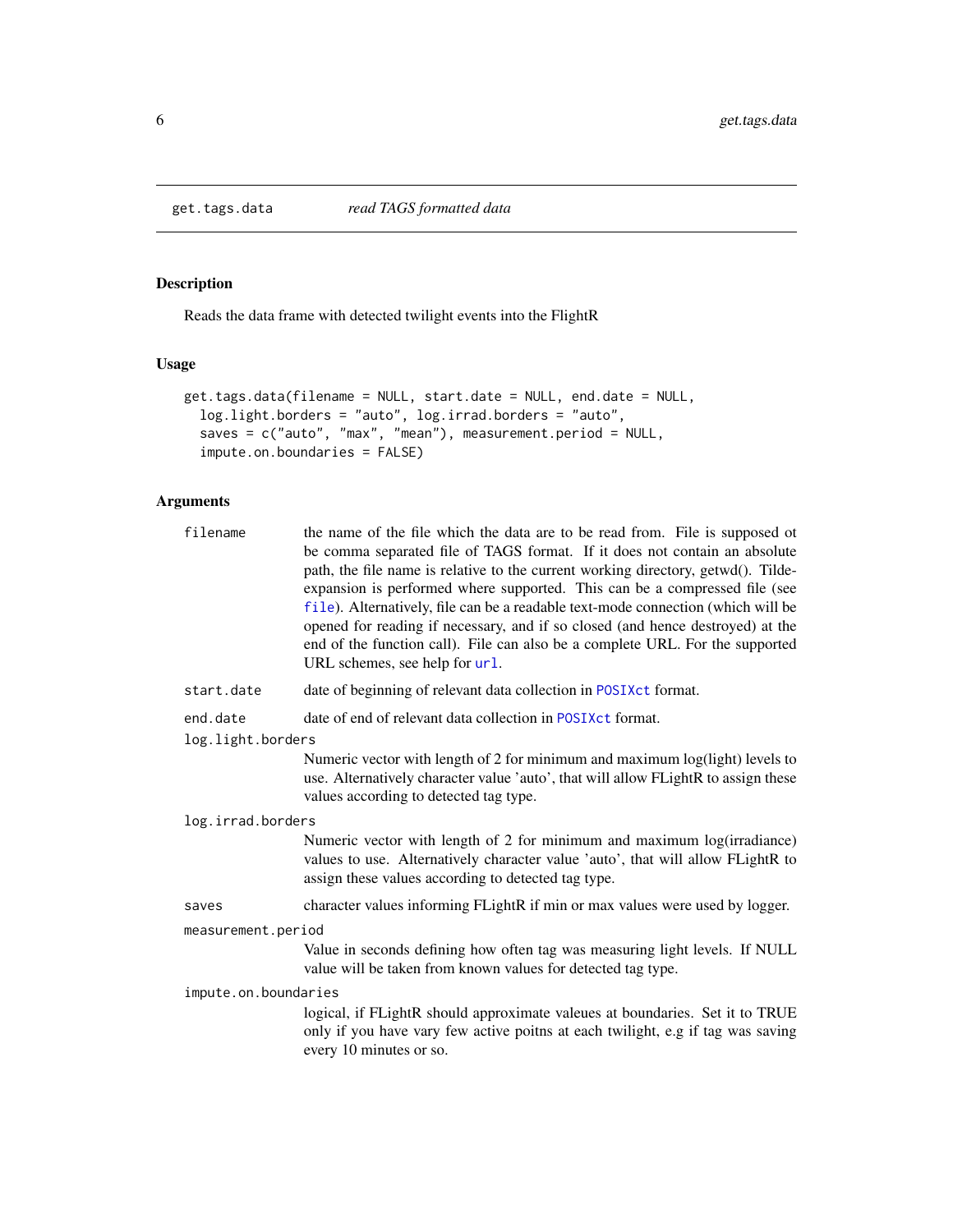# <span id="page-6-0"></span>Details

The returned object has many parts, the important are: (1) the recorded light data, (2) the detected twilight events, (3) light level data at the moment of each determined sunrise and sunset and around them (24 fixes before and 24 after), and (4) technical parameters of the tag, i. e. its type, saving and measuring period (the periodicity, in seconds, at which a tag measures and saves data).

# Value

list, which is to be further processed with the FlightR.

# Examples

```
File<-system.file("extdata", "Godwit_TAGS_format.csv", package = "FLightR")
Proc.data<-get.tags.data(File)
```
get\_ZI\_distances *Estimate distances moved between twilights*

### Description

This function estimate distances with all zeros from stationary periods. This means many of the resulting movements will have 0 as the distance

# Usage

```
get_ZI_distances(Result)
```
# Arguments

Result An object created by [run.particle.filter](#page-17-1).

# Value

a data frame containing median and quartiles for the distances and also departure and arrival time

# Author(s)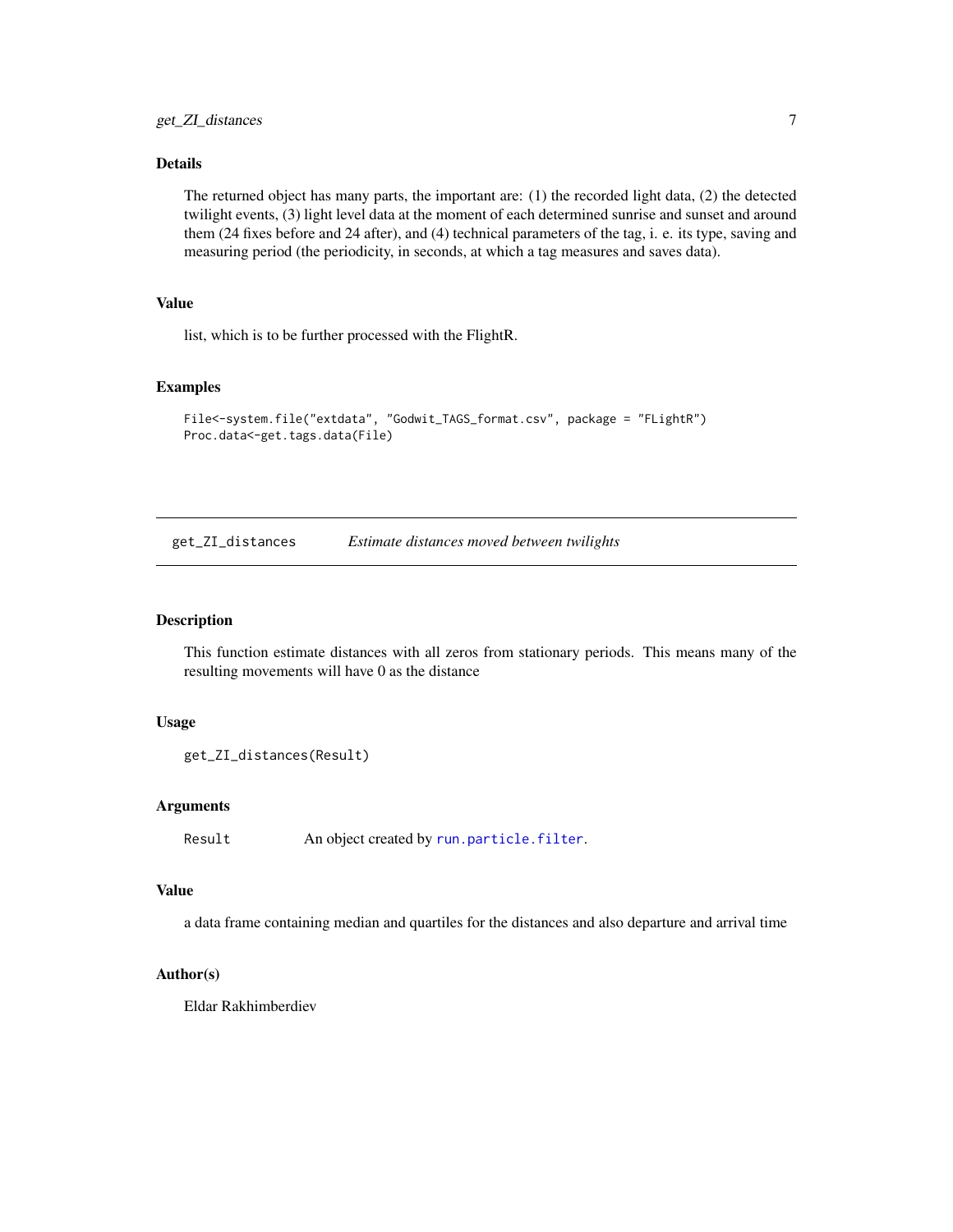<span id="page-7-1"></span><span id="page-7-0"></span>make.calibration *Creates a calibration object, further used for calculation of coordinates in the* [run.particle.filter](#page-17-1)*.*

# Description

Function estimates all nesessary parameters from the calibration data logged in a known location or locations.

# Usage

```
make.calibration(Proc.data, Calibration.periods, model.ageing = FALSE,
 plot.each = FALSE, plot.final = FALSE, likelihood.correction = "auto",
  suggest.irrad.borders = FALSE)
```
# Arguments

| Proc.data             | processed data object generated by get. tags. data                                                                                                                                                                                                                                                                   |
|-----------------------|----------------------------------------------------------------------------------------------------------------------------------------------------------------------------------------------------------------------------------------------------------------------------------------------------------------------|
| Calibration.periods   |                                                                                                                                                                                                                                                                                                                      |
|                       | a data frame containing start and end dates of all the calibration periods (POSIXct)<br>and geographic coordinates of the corresponding calibration locations.                                                                                                                                                       |
| model.ageing          | if set to TRUE, accounts for the tag ageing (with opacification of its transparent<br>shell of a light sensor), resulting into decreasing sensitivity of the device. This<br>option is useful only if there were several calibration periods or if calibration<br>period was very long $(\sim$ longer than a month). |
| plot.each             | Do you want every twilight to be plotted while processing                                                                                                                                                                                                                                                            |
| plot.final            | Do you want final calibration graph to be plotted. On the graph you can see all<br>the observed versus expected light levels. All slopes should be similar.                                                                                                                                                          |
| likelihood.correction |                                                                                                                                                                                                                                                                                                                      |
|                       | will estimate correction of likelihood for the current calibration paramters. Highly<br>recommended not to be change from 'auto'. In this case FLightR will switch it<br>to FALSE in case tage saved dat on 10 minutes or longre period                                                                              |
| suggest.irrad.borders |                                                                                                                                                                                                                                                                                                                      |
|                       | experimental parameter! If set to TRUE faunction will try to find the best velues<br>for the log.irrad.borders                                                                                                                                                                                                       |

#### Author(s)

Eldar Rakhimberdiev

# Examples

```
File<-system.file("extdata", "Godwit_TAGS_format.csv", package = "FLightR")
Proc.data<-get.tags.data(File, end.date=as.POSIXct('2013-08-20', tz='GMT'))
Calibration.periods<-data.frame(
      calibration.start=NA,
```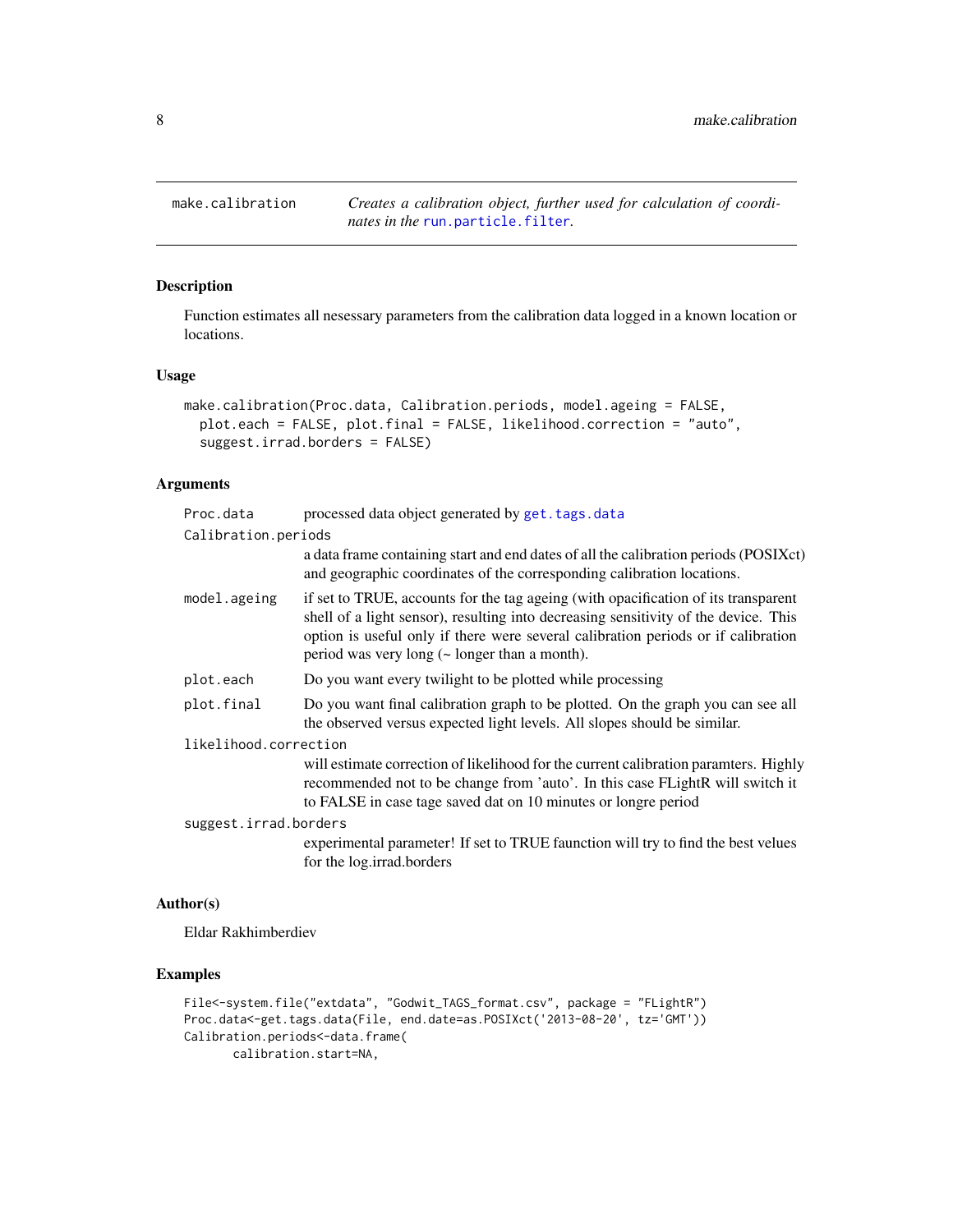```
calibration.stop=as.POSIXct("2013-08-20"),
       lon=5.43, lat=52.93)
     #use c() also for the geographic coordinates, if you have more than one calibration location
       # (e. g., lon=c(5.43, 6.00), lat=c(52.93,52.94))
print(Calibration.periods)
# NB Below likelihood.correction is set to FALSE for fast run!
# Leave it as default 'auto' for real examples
Calibration<-make.calibration(Proc.data, Calibration.periods, likelihood.correction=FALSE)
```
<span id="page-8-1"></span>make.grid *makes spatial grid*

# Description

This function makes a rectangular grid with use defined boudnaries and probabilities of being stationary.

# Usage

```
make.grid(left = -180, bottom = -90, right = 180, top = 90,
  distance.from.land.allowed.to.use = c(-Inf, Inf),
  distance.from.land.allowed.to.stay = c(-Inf, Inf), plot = TRUE,
  return.distances = FALSE, probability.of.staying = 0.5)
```

| left                   | - left boundary in degrees $(-180 \leq \text{left} \leq 180)$                                                                                                    |  |  |  |  |
|------------------------|------------------------------------------------------------------------------------------------------------------------------------------------------------------|--|--|--|--|
| bottom                 | - lower boundary in degrees $(-90 \leq bottom \leq 90)$                                                                                                          |  |  |  |  |
| right                  | - right boundary in degrees $(-180 \le$ right $\le$ 180)                                                                                                         |  |  |  |  |
| top                    | - top boundary in degrees $(-90 \le$ right $\le$ 90)                                                                                                             |  |  |  |  |
|                        | distance.from.land.allowed.to.use                                                                                                                                |  |  |  |  |
|                        | - define how far from the shoreland animal could occur. Unit - km, egative<br>values are for inland and positive for offshore directions. Inf stays for infinity |  |  |  |  |
|                        | distance.from.land.allowed.to.stay                                                                                                                               |  |  |  |  |
|                        | - define how far from the shoreland animal could stay stationary between twi-                                                                                    |  |  |  |  |
|                        | lights. Unit - km, egative values are for inland and positive for offshore direc-                                                                                |  |  |  |  |
|                        | tions. Inf stays for infinity                                                                                                                                    |  |  |  |  |
| plot                   | show a plot of final grid.                                                                                                                                       |  |  |  |  |
| return.distances       |                                                                                                                                                                  |  |  |  |  |
|                        | - return distances to the shoreline                                                                                                                              |  |  |  |  |
| probability.of.staying |                                                                                                                                                                  |  |  |  |  |
|                        | - assigned probability value for grid cells that do not satisfy distance. from. water. allowed. to. stay                                                         |  |  |  |  |
|                        |                                                                                                                                                                  |  |  |  |  |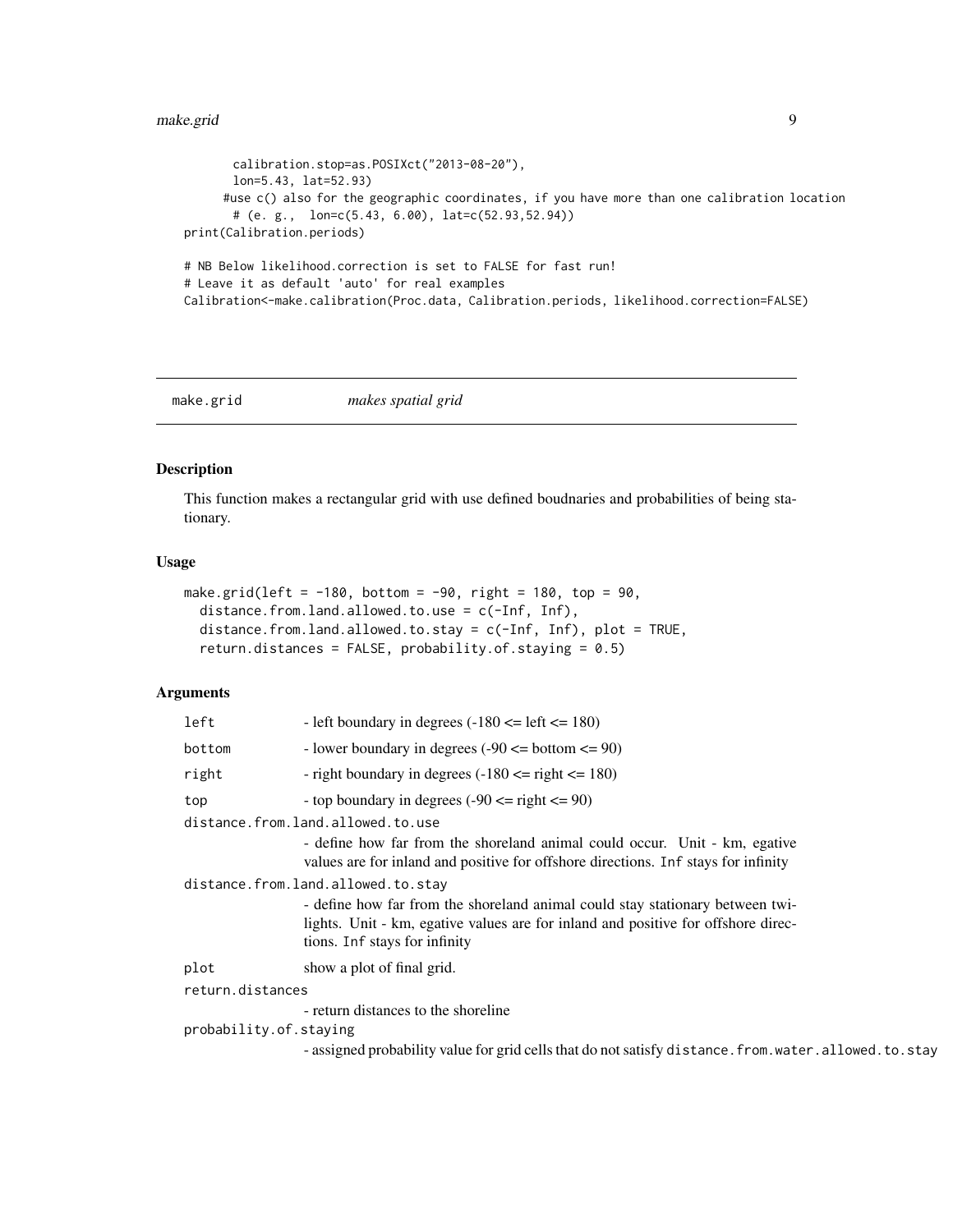Value

dataframe with coordinates(lon and lat) and probability.of.staying

# Author(s)

Eldar Rakhimberdiev

# Examples

```
Grid<-make.grid(left=-14, bottom=30, right=13, top=57,
  distance.from.land.allowed.to.use=c(-Inf, Inf),
  distance.from.land.allowed.to.stay=c(-Inf, Inf))
```
<span id="page-9-1"></span>make.prerun.object *combines data, calibration and sets up priors*

# Description

This function is one step before [run.particle.filter](#page-17-1). It combines data, calibration, spatial extent and movement priors and estimates spatial likelihoods that used later in the particle filter.

# Usage

```
make.prerun.object(Proc.data, Grid, start, end = start, Calibration,
  threads = -1, Decision = 0.1, Direction = 0, Kappa = 0,
 M.mean = 300, M.sd = 500, likelihood.correction = TRUE)
```

| Proc.data   | Processed dat aobject created by get. tags. data.                                                                                                                                          |
|-------------|--------------------------------------------------------------------------------------------------------------------------------------------------------------------------------------------|
| Grid        | Spatial grid created by make grid.                                                                                                                                                         |
| start       | release location (lat, lon).                                                                                                                                                               |
| end         | end of the track location. Will use start by default. Use NA in case of unknown<br>end point.                                                                                              |
| Calibration | Calibration object created by make.calibration.                                                                                                                                            |
| threads     | number of parallel threads to use. default is -1, which means FLightR will use<br>all available threads except 1. Value 1 will force sequential evaluation                                 |
| Decision    | prior for migration probability values from 0 to 1 are allowed                                                                                                                             |
| Direction   | Direction prior for direction of migration (in degrees) with 0 pointing to the<br>North                                                                                                    |
| Kappa       | concentration parameter for von Mises distribution, 0 means uniform or even<br>distribution. Will set some prior for direction for all the track, so is not recom-<br>mended to be changed |
| M.mean      | Prior for mean distance travelled between consequive twilights, km                                                                                                                         |

<span id="page-9-0"></span>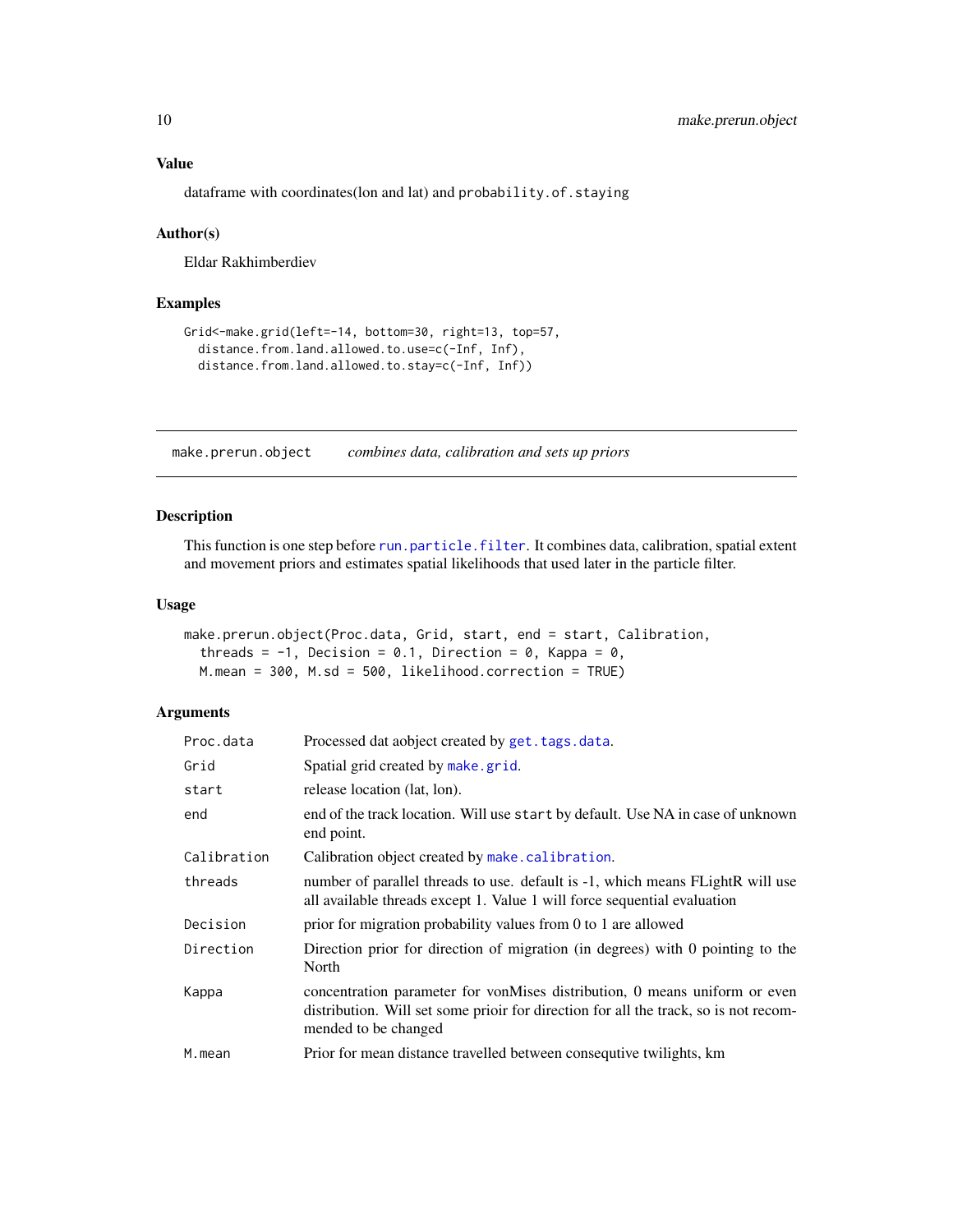<span id="page-10-0"></span>M.sd Prior for sd of distance travelled between consequtive twilights, the higher the value is the wider is the the distribution

likelihood.correction

Should likelihood correction estimated during [make.calibration](#page-7-1) run be used?

# Value

Object to be uses in the [run.particle.filter](#page-17-1)

# Author(s)

Eldar Rakhimberdiev

# Examples

```
File<-system.file("extdata", "Godwit_TAGS_format.csv", package = "FLightR")
# to run example fast we will cut the real data file by 2013 Aug 20
Proc.data<-get.tags.data(File, end.date=as.POSIXct('2013-07-02', tz='GMT'))
Calibration.periods<-data.frame(
      calibration.start=NA,
      calibration.stop=as.POSIXct("2013-08-20"),
      lon=5.43, lat=52.93)
     #use c() also for the geographic coordinates, if you have more than one calibration location
      # (e. g., lon=c(5.43, 6.00), lat=c(52.93,52.94))
print(Calibration.periods)
# NB Below likelihood.correction is set to FALSE for fast run!
# Leave it as default TRUE for real examples
Calibration<-make.calibration(Proc.data, Calibration.periods, likelihood.correction=FALSE)
Grid<-make.grid(left=0, bottom=50, right=10, top=56,
 distance.from.land.allowed.to.use=c(-Inf, Inf),
 distance.from.land.allowed.to.stay=c(-Inf, Inf))
all.in<-make.prerun.object(Proc.data, Grid, start=c(5.43, 52.93),
                             Calibration=Calibration, threads=2)
```
map.FLightR.ggmap *plots result over map*

# Description

plots track over map with probability cloud. Can plot only part of the track if dates are specified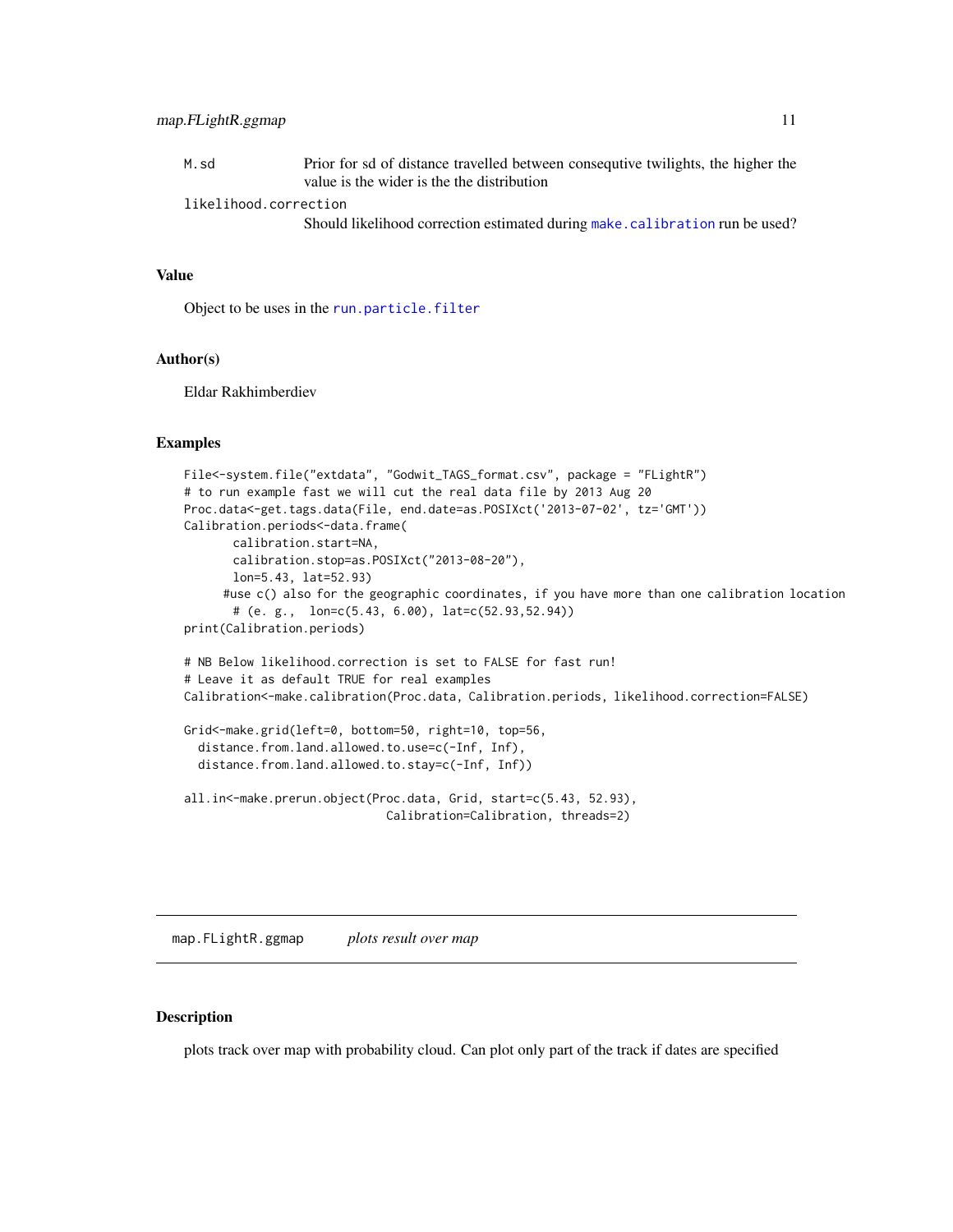```
map.FLightR.ggmap(Result, dates = NULL, plot.cloud = TRUE,
 map.options = NULL, plot.options = NULL, save.options = NULL,
  zoom = "auto", return.ggobj = FALSE, seasonal.colors = TRUE,
  seasonal.donut.location = "topleft", seasonal.donut.proportion = 0.5,
  save = TRUE)
```
# Arguments

| Result                    | FLightR result object obtained from run.particle.filter                                                                                                                    |
|---------------------------|----------------------------------------------------------------------------------------------------------------------------------------------------------------------------|
| dates                     | either NULL if all twilights should be included or data.frame with first colum<br>- start of the period and second end of the period. Each line represents a new<br>period |
| plot.cloud                | Shlould probability cloud be plotted? If TRUE cloud is estimated by stat_density2d                                                                                         |
| map.options               | options passed to get_map, note that zoom option is defined separately                                                                                                     |
| plot.options              | plotting options. Not defined yet!                                                                                                                                         |
| save.options              | ptions passed to ggsave. Filename should be defined here.                                                                                                                  |
| zoom                      | Zoom for map. If 'auto' FLightR will try to find optimal zoom level by down-<br>loading different size maps and checking whether all the points fit the map.               |
| return.ggobj              | Should ggobj be returned for subsequent checks and/or replotting                                                                                                           |
| seasonal.colors           |                                                                                                                                                                            |
|                           | if true points of the track will have seasonal colors                                                                                                                      |
| seasonal.donut.location   |                                                                                                                                                                            |
|                           | if NULL - no color wheel placed, otherwise select one of 'bottomleft', 'bottom-<br>right', 'topleft'                                                                       |
| seasonal.donut.proportion |                                                                                                                                                                            |
|                           | how much of X axis should color wheel occupy. return either NULL or ggplot2<br>class object                                                                                |
| save                      | should function save results with ggsave?                                                                                                                                  |
|                           |                                                                                                                                                                            |

# Author(s)

Eldar Rakhimberdiev

# Examples

```
File<-system.file("extdata", "Godwit_TAGS_format.csv", package = "FLightR")
# to run example fast we will cut the real data file by 2013 Aug 20
Proc.data<-get.tags.data(File, end.date=as.POSIXct('2013-06-25', tz='GMT'))
Calibration.periods<-data.frame(
       calibration.start=as.POSIXct(c(NA, "2014-05-05")),
       calibration.stop=as.POSIXct(c("2013-08-20", NA)),
       lon=5.43, lat=52.93)
     #use c() also for the geographic coordinates, if you have more than one calibration location
       # (e. g., lon=c(5.43, 6.00), lat=c(52.93,52.94))
```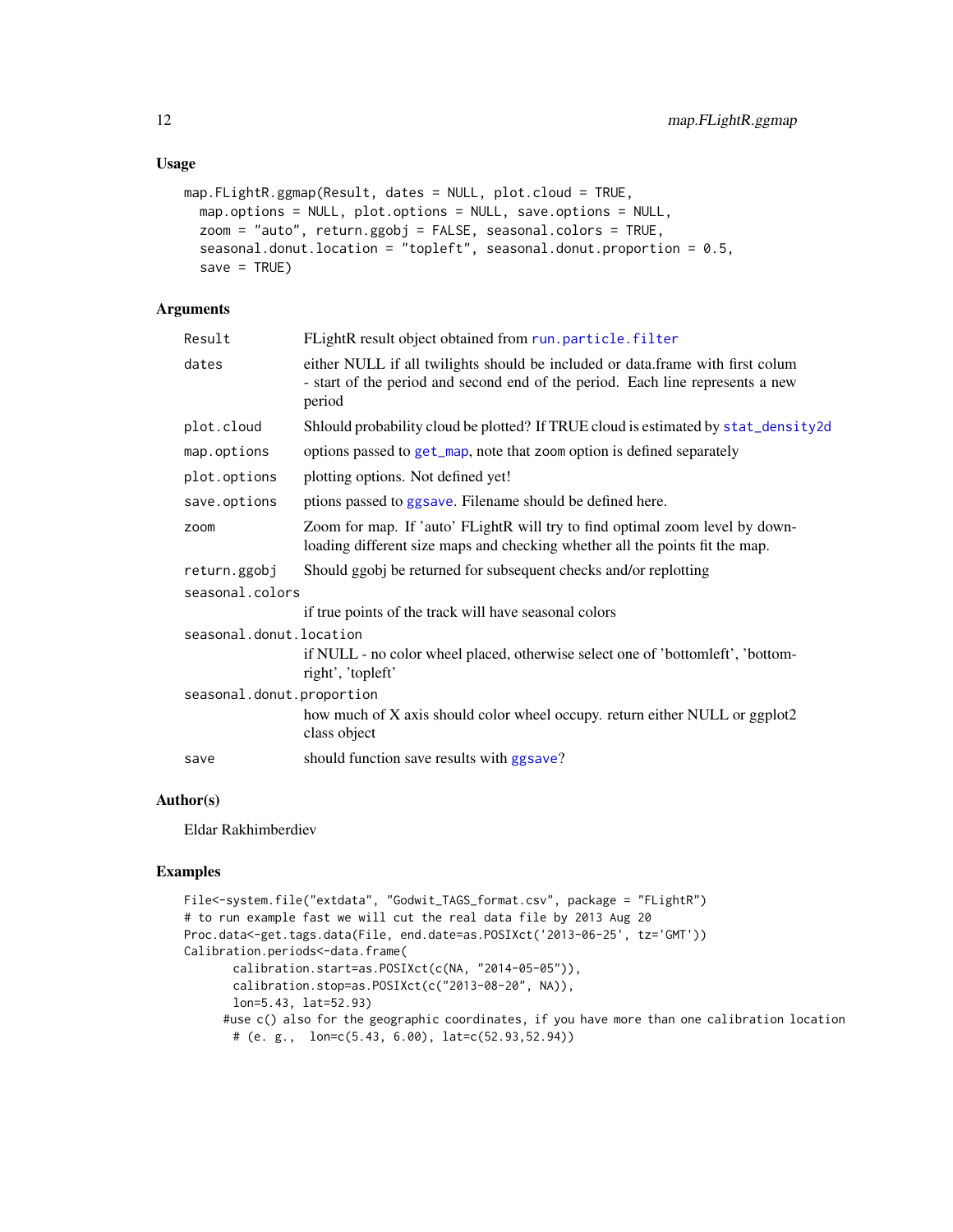# <span id="page-12-0"></span>plot\_likelihood 13

```
# NB Below likelihood.correction is set to FALSE for fast run!
# Leave it as default TRUE for real examples
Calibration<-make.calibration(Proc.data, Calibration.periods, likelihood.correction=FALSE)
Grid<-make.grid(left=0, bottom=50, right=10, top=56,
  distance.from.land.allowed.to.use=c(-Inf, Inf),
  distance.from.land.allowed.to.stay=c(-Inf, Inf))
all.in<-make.prerun.object(Proc.data, Grid, start=c(5.43, 52.93),
                             Calibration=Calibration, threads=2)
# here we will run only 1e4 partilces for a very short track.
# One should use 1e6 particles for the full run
Result<-run.particle.filter(all.in, threads=1,
           nParticles=1e3, known.last=TRUE,
           precision.sd=25, check.outliers=FALSE)
map.FLightR.ggmap(Result, seasonal.donut.location=NULL, zoom=6, save=FALSE)
# for this short track without variance seasonal donut does not work,
```
# but for normall track it will.

plot\_likelihood *plot likelihood surface over map*

#### Description

plots specific likelihood surface over map

#### Usage

```
plot_likelihood(object, date = NULL, twilight.index = NULL)
```
# Arguments

| object | either output from make.prerun.object or run.particle.filter                                 |
|--------|----------------------------------------------------------------------------------------------|
| date   | either NULL or a date (possibly with time) closest to the twilight you wan tto<br>be plotted |
|        | twilight.index number of likelohood surface to be plotted                                    |

# Details

function plots likelihoods before particle filter run, so these are pure results of calibrations without any movement model

# Author(s)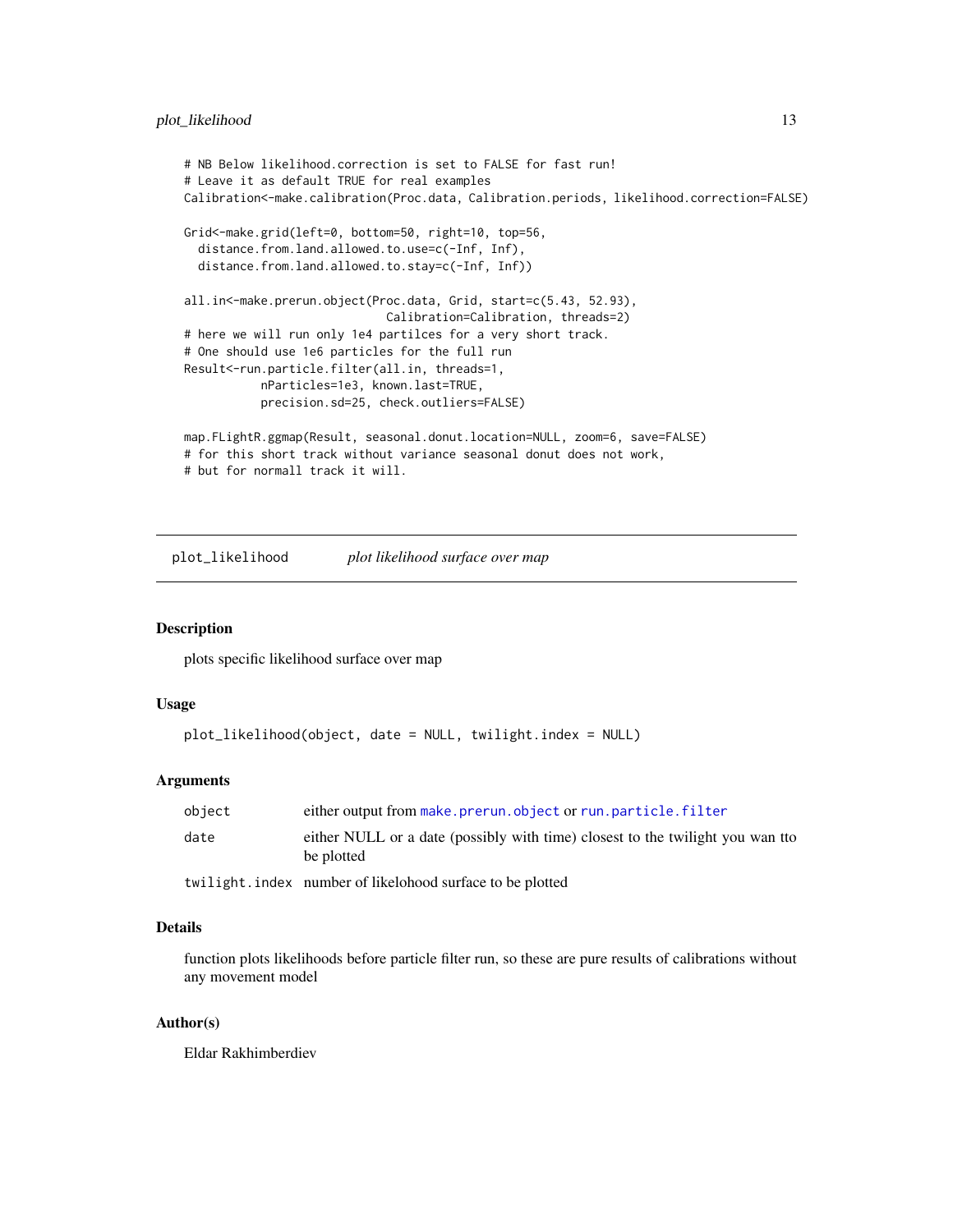# Examples

```
File<-system.file("extdata", "Godwit_TAGS_format.csv", package = "FLightR")
# to run example fast we will cut the real data file by 2013 Aug 20
Proc.data<-get.tags.data(File, end.date=as.POSIXct('2013-07-02', tz='GMT'))
Calibration.periods<-data.frame(
       calibration.start=as.POSIXct(c(NA, "2014-05-05")),
       calibration.stop=as.POSIXct(c("2013-08-20", NA)),
       lon=5.43, lat=52.93)
     #use c() also for the geographic coordinates, if you have more than one calibration location
       # (e. g., lon=c(5.43, 6.00), lat=c(52.93,52.94))
# NB Below likelihood.correction is set to FALSE for fast run!
# Leave it as default TRUE for real examples
Calibration<-make.calibration(Proc.data, Calibration.periods, likelihood.correction=FALSE)
Grid<-make.grid(left=0, bottom=50, right=10, top=56,
  distance.from.land.allowed.to.use=c(-Inf, Inf),
  distance.from.land.allowed.to.stay=c(-Inf, Inf))
all.in<-make.prerun.object(Proc.data, Grid, start=c(5.43, 52.93),
                             Calibration=Calibration, threads=2)
plot_likelihood(all.in, twilight.index=10)
```

| plot_lon_lat | plots result by longitude and latitude |
|--------------|----------------------------------------|
|              |                                        |

# Description

This function plots result by latitude and longitude in either vertical or horizontal layout

#### Usage

```
plot_lon_lat(Result, scheme = c("vertical", "horizontal"))
```
# Arguments

| Result | FLightR result object obtained from run, particle, filter |
|--------|-----------------------------------------------------------|
| scheme | either 'vertical' or 'horizontal' layouts return NULL     |

# Author(s)

<span id="page-13-0"></span>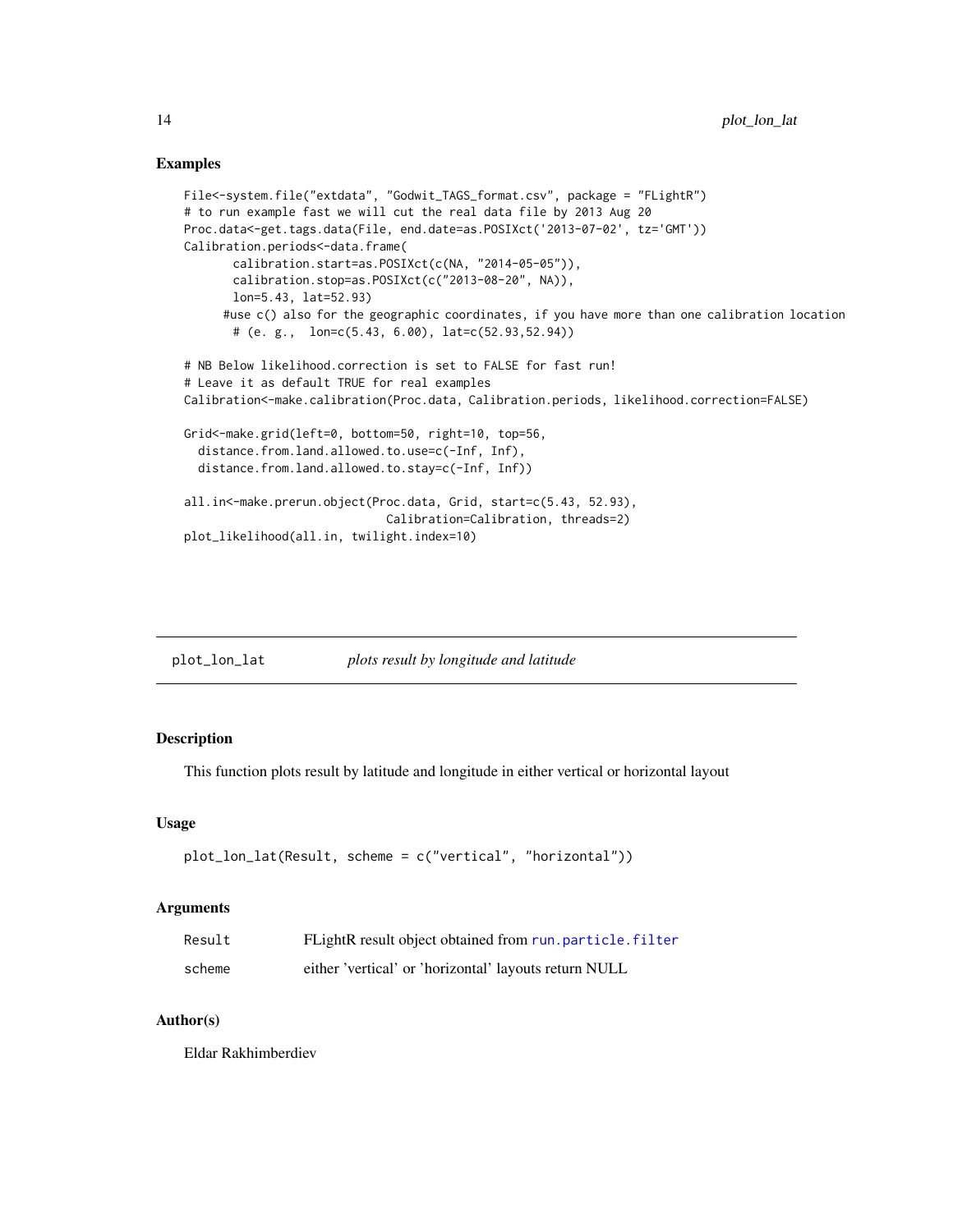# <span id="page-14-0"></span>Examples

```
File<-system.file("extdata", "Godwit_TAGS_format.csv", package = "FLightR")
# to run example fast we will cut the real data file by 2013 Aug 20
Proc.data<-get.tags.data(File, end.date=as.POSIXct('2013-07-02', tz='GMT'))
Calibration.periods<-data.frame(
       calibration.start=as.POSIXct(c(NA, "2014-05-05")),
       calibration.stop=as.POSIXct(c("2013-08-20", NA)),
       lon=5.43, lat=52.93)
     #use c() also for the geographic coordinates, if you have more than one calibration location
       # (e. g., lon=c(5.43, 6.00), lat=c(52.93,52.94))
# NB Below likelihood.correction is set to FALSE for fast run!
# Leave it as default TRUE for real examples
Calibration<-make.calibration(Proc.data, Calibration.periods, likelihood.correction=FALSE)
Grid<-make.grid(left=0, bottom=50, right=10, top=56,
  distance.from.land.allowed.to.use=c(-Inf, Inf),
  distance.from.land.allowed.to.stay=c(-Inf, Inf))
all.in<-make.prerun.object(Proc.data, Grid, start=c(5.43, 52.93),
                             Calibration=Calibration, threads=2)
# here we will run only 1e4 partilces for a very short track.
# One should use 1e6 particles for the full run
Result<-run.particle.filter(all.in, threads=1,
           nParticles=1e3, known.last=TRUE,
           precision.sd=25, check.outliers=FALSE)
```
plot\_lon\_lat(Result)

plot\_slopes\_by\_location

*plots log of observed vesus expected slope by time for a known location*

# Description

The function calculates and plots calibration slopes for sunsets and sunrises for every day of the tracking period, based on the assumption that the tag remained in the same (calibration) location all the time.

#### Usage

```
plot_slopes_by_location(Proc.data, location, log.light.borders = "auto",
  log.irrad.borders = "auto", ylim = NULL)
```

| Proc.data | processed data object generated by get. tags. data                    |
|-----------|-----------------------------------------------------------------------|
| location  | vector with langitude and latitude of calibration location (degrees). |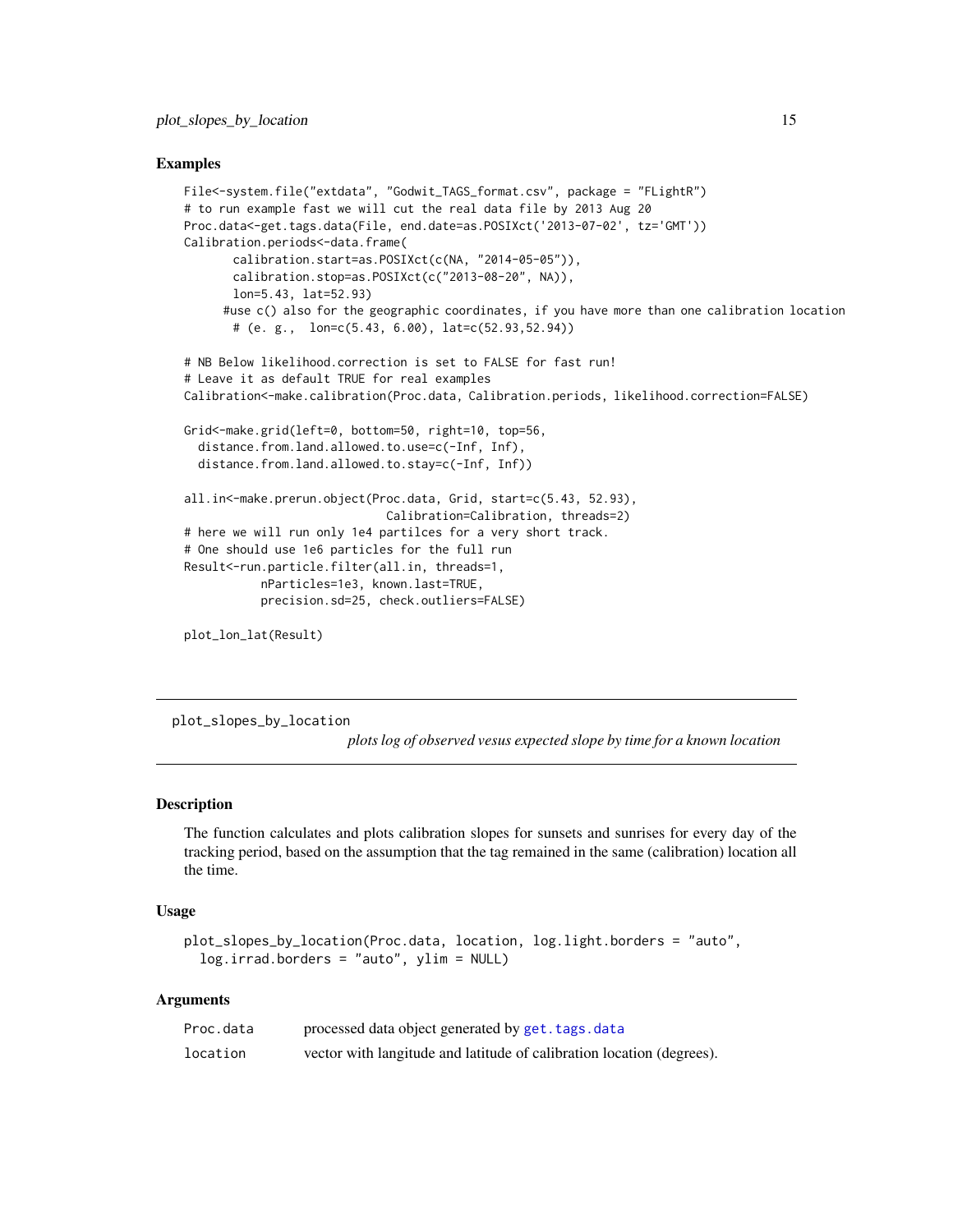<span id="page-15-0"></span>

| log.light.borders |                                                                                                                                                                      |
|-------------------|----------------------------------------------------------------------------------------------------------------------------------------------------------------------|
|                   | numeric vector with length of 2 for minimum and maximum log(light) levels to<br>use. Default value 'auto', will take these values from the Proc.data object.         |
| log.irrad.borders |                                                                                                                                                                      |
|                   | numeric vector with length of 2 for minimum and maximum log(irradiance)<br>values to use. Default value 'auto', will take these values from the Proc.data<br>object. |
| vlim              | the y limits of the plot. The default value, NULL, indicates that the range of the<br>finite values to be plotted should be used.                                    |

# **Details**

The plot of calibration slopes is used for finding start and end dates of a calibration period (the time period, during which the tag remained in the calibration location with coordinates  $(x,y)$ ). During the calibration period, the calibration slopes vary little both, between the twilight events (sunrises and sunsets) and in time. When the tag changes location, the slopes for sunrises and sunsets start to deviate. There may potentially be several calibration periods for the same location (if the bird returned to the same location several times). The boundaries (start and end dates) of each of these periods are captured visually. If there were more than one calibration location, the procedure is repeated, once for each location. All the obtained calibration periods can be entered in a data frame 'Calibration.periods', for further analysis. Each line of the data frame contains start and end dates (if applicable) of the calibration period and geographic coordinates of the location.

# Author(s)

Eldar Rakhimberdiev

# Examples

```
File<-system.file("extdata", "Godwit_TAGS_format.csv", package = "FLightR")
Proc.data<-get.tags.data(File)
plot_slopes_by_location(Proc.data=Proc.data, location=c(5.43, 52.93))
abline(v=as.POSIXct("2013-08-20")) # end of first calibration period
abline(v=as.POSIXct("2014-05-05")) # start of the second calibration period
```

| plot_util_distr | plots resulting track over map with uncertainty shown by spave utili- |
|-----------------|-----------------------------------------------------------------------|
|                 | sation distribution                                                   |

# Description

May be use not only for the whole track but for a set of specific dates, e.g. to show spatial uncertainty during migration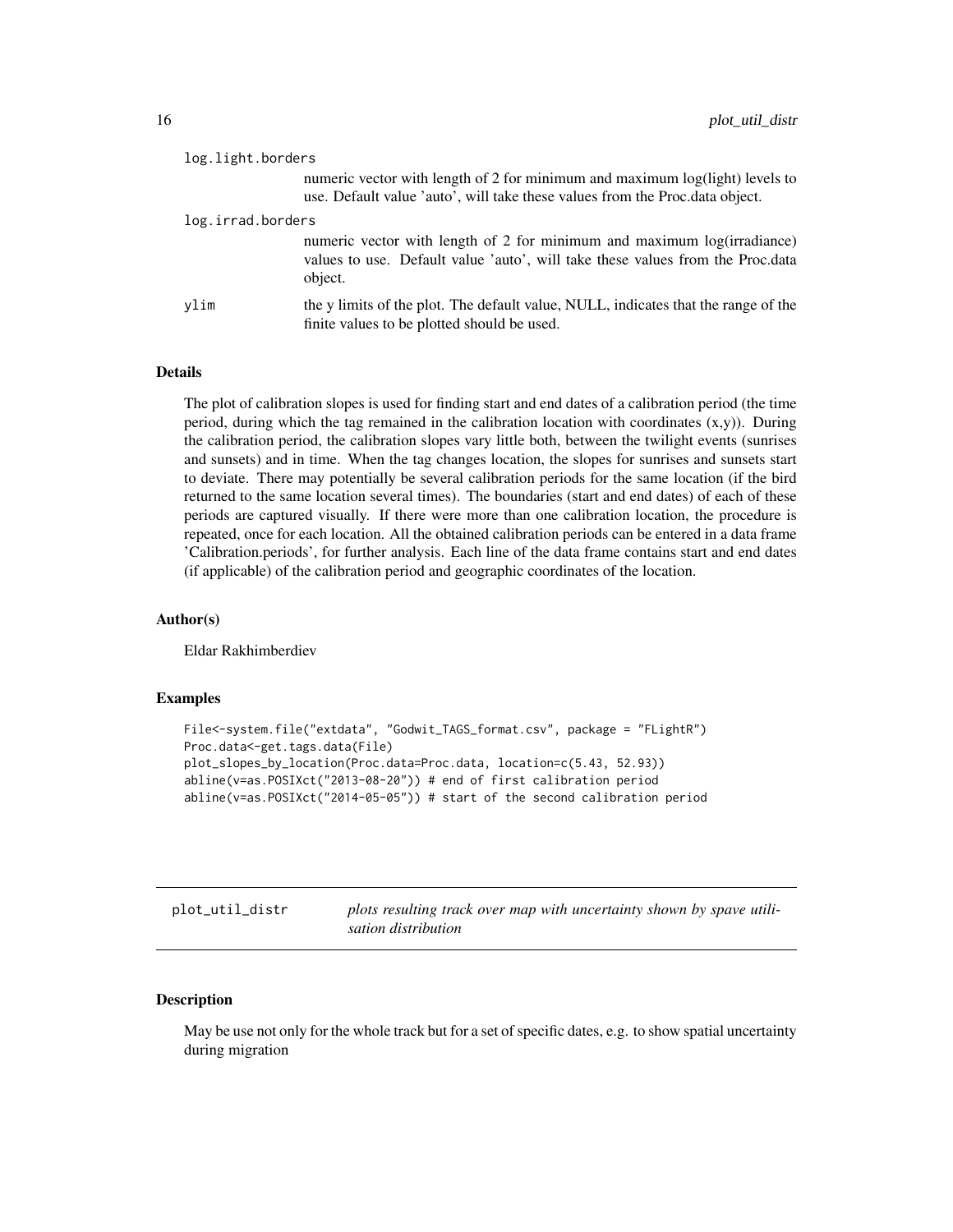# <span id="page-16-0"></span>plot\_util\_distr 17

# Usage

```
plot_util_distr(Result, dates = NULL, map.options = NULL,
 percentiles = c(0.4, 0.6, 0.8), zoom = "auto",
 geom_polygon.options = NULL, save.options = NULL, color.palette = NULL,
 use.palette = TRUE, background = NULL, plot = TRUE, save = TRUE,
  add.scale.bar = FALSE, scalebar.options = NULL)
```
# Arguments

| Result               | FLightR result object obtained from run.particle.filter                                                                                                                                                                                                                                                                                           |  |
|----------------------|---------------------------------------------------------------------------------------------------------------------------------------------------------------------------------------------------------------------------------------------------------------------------------------------------------------------------------------------------|--|
| dates                | Use NULL if all twilights will be used for plotting, one integer if specific twi-<br>light should be plotted (line number in Result\$Results\$Quantiles). Use data.frame<br>with first colum - start of the period and second - end of the period and each line<br>represents a new period to plot specific periods, e.g. wintering or migration. |  |
| map.options          | options passed to get_map, note that zoom option is defined separately                                                                                                                                                                                                                                                                            |  |
| percentiles          | Probability breaks for utilisation distribution                                                                                                                                                                                                                                                                                                   |  |
| zoom                 | Zoom for map. If 'auto' FLightR will try to find optimal zoom level by down-<br>loading different size maps and checking whether all the points fit the map.                                                                                                                                                                                      |  |
| geom_polygon.options |                                                                                                                                                                                                                                                                                                                                                   |  |
|                      | passed to geom_polygon                                                                                                                                                                                                                                                                                                                            |  |
| save.options         | ptions passed to ggsave. Filename should be defined here.                                                                                                                                                                                                                                                                                         |  |
| color.palette        | colors for probability contours. Either NULL or colorRampPalette object                                                                                                                                                                                                                                                                           |  |
| use.palette          | should the same colors be used for polygon boundaries as for polygon filling?                                                                                                                                                                                                                                                                     |  |
| background           | if provided will be used as a background. Must be created by $link[ggmap]{get\_map}$                                                                                                                                                                                                                                                              |  |
| plot                 | should function produce a plot?                                                                                                                                                                                                                                                                                                                   |  |
| save                 | should function save results with ggsave?                                                                                                                                                                                                                                                                                                         |  |
| add.scale.bar        | will add scalebar with the scalebar                                                                                                                                                                                                                                                                                                               |  |
| scalebar.options     |                                                                                                                                                                                                                                                                                                                                                   |  |
|                      | options passed to scalebar                                                                                                                                                                                                                                                                                                                        |  |

# Value

list with two parts

| res_buffers | spatial buffers for defined probability values |
|-------------|------------------------------------------------|
| D           | ggplot object                                  |

# Author(s)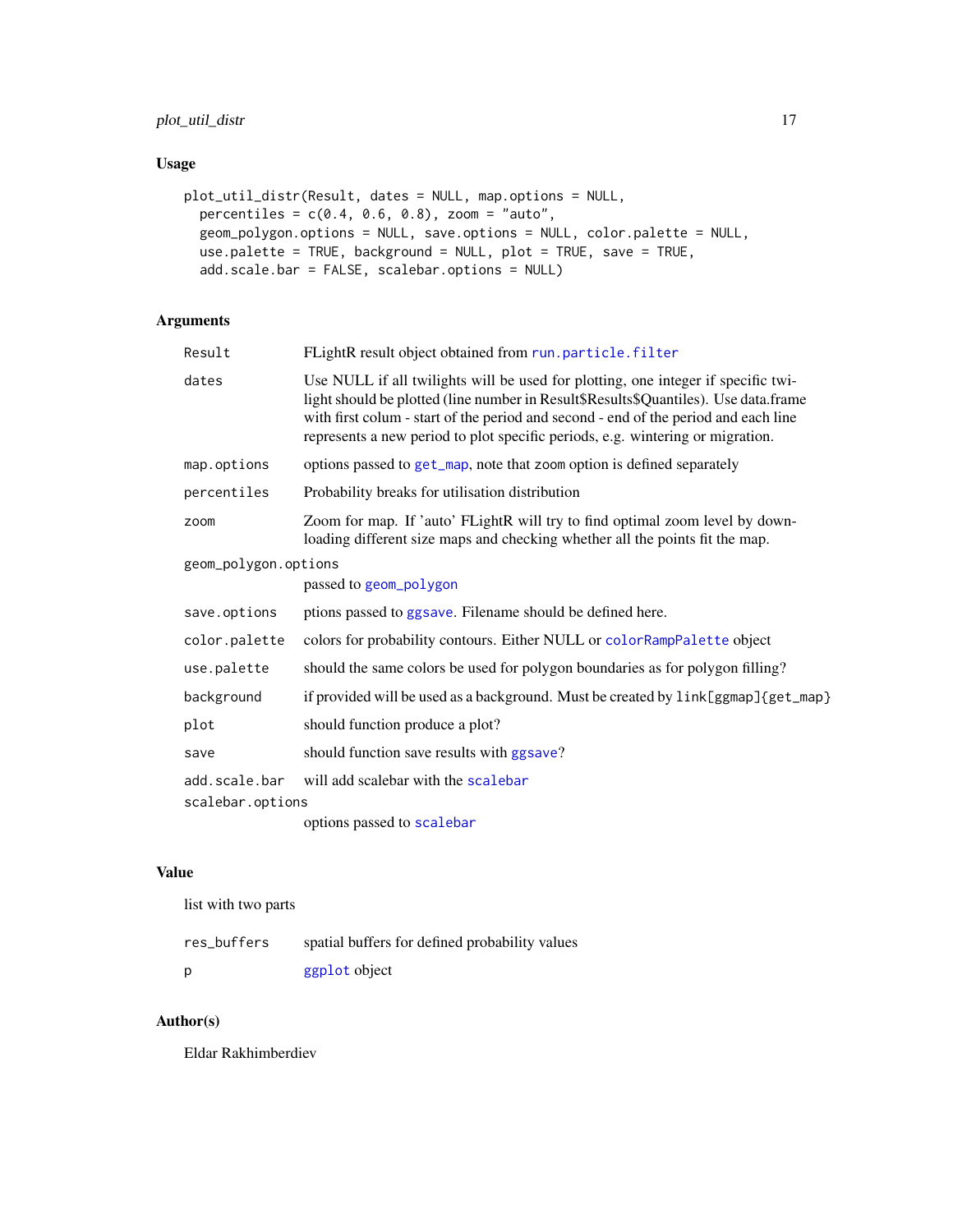# Examples

```
File<-system.file("extdata", "Godwit_TAGS_format.csv", package = "FLightR")
# to run example fast we will cut the real data file by 2013 Aug 20
Proc.data<-get.tags.data(File, end.date=as.POSIXct('2013-06-25', tz='GMT'))
Calibration.periods<-data.frame(
       calibration.start=as.POSIXct(c(NA, "2014-05-05")),
       calibration.stop=as.POSIXct(c("2013-08-20", NA)),
       lon=5.43, lat=52.93)
     #use c() also for the geographic coordinates, if you have more than one calibration location
       # (e. g., lon=c(5.43, 6.00), lat=c(52.93,52.94))
# NB Below likelihood.correction is set to FALSE for fast run!
# Leave it as default TRUE for real examples
Calibration<-make.calibration(Proc.data, Calibration.periods, likelihood.correction=FALSE)
Grid<-make.grid(left=0, bottom=50, right=10, top=56,
  distance.from.land.allowed.to.use=c(-Inf, Inf),
  distance.from.land.allowed.to.stay=c(-Inf, Inf))
all.in<-make.prerun.object(Proc.data, Grid, start=c(5.43, 52.93),
                             Calibration=Calibration, threads=1)
# here we will run only 1e4 partilces for a very short track.
# One should use 1e6 particles for the full run
Result<-run.particle.filter(all.in, threads=1,
           nParticles=1e3, known.last=TRUE,
           precision.sd=25, check.outliers=FALSE)
plot_util_distr(Result, zoom=6, save=FALSE)
```
<span id="page-17-1"></span>run.particle.filter *Run Particle Filter*

# **Description**

Main function of FLightR, it takes fully prepared object created by [make.prerun.object](#page-9-1) and produces a result object that can be used for plotiing etc.

#### Usage

```
run.particle.filter(all.out, cpus = NULL, threads = -1,
 nParticles = 1e+06, known.last = TRUE, precision.sd = 25,
 behav.mask.low.value = \theta, k = NA, plot = TRUE, cluster.type = "PSOCK",
  a = 45, b = 1500, L = 90, adaptive.resampling = 0.99,
  check.outliers = FALSE, sink2file = FALSE, add.jitter = FALSE)
```
<span id="page-17-0"></span>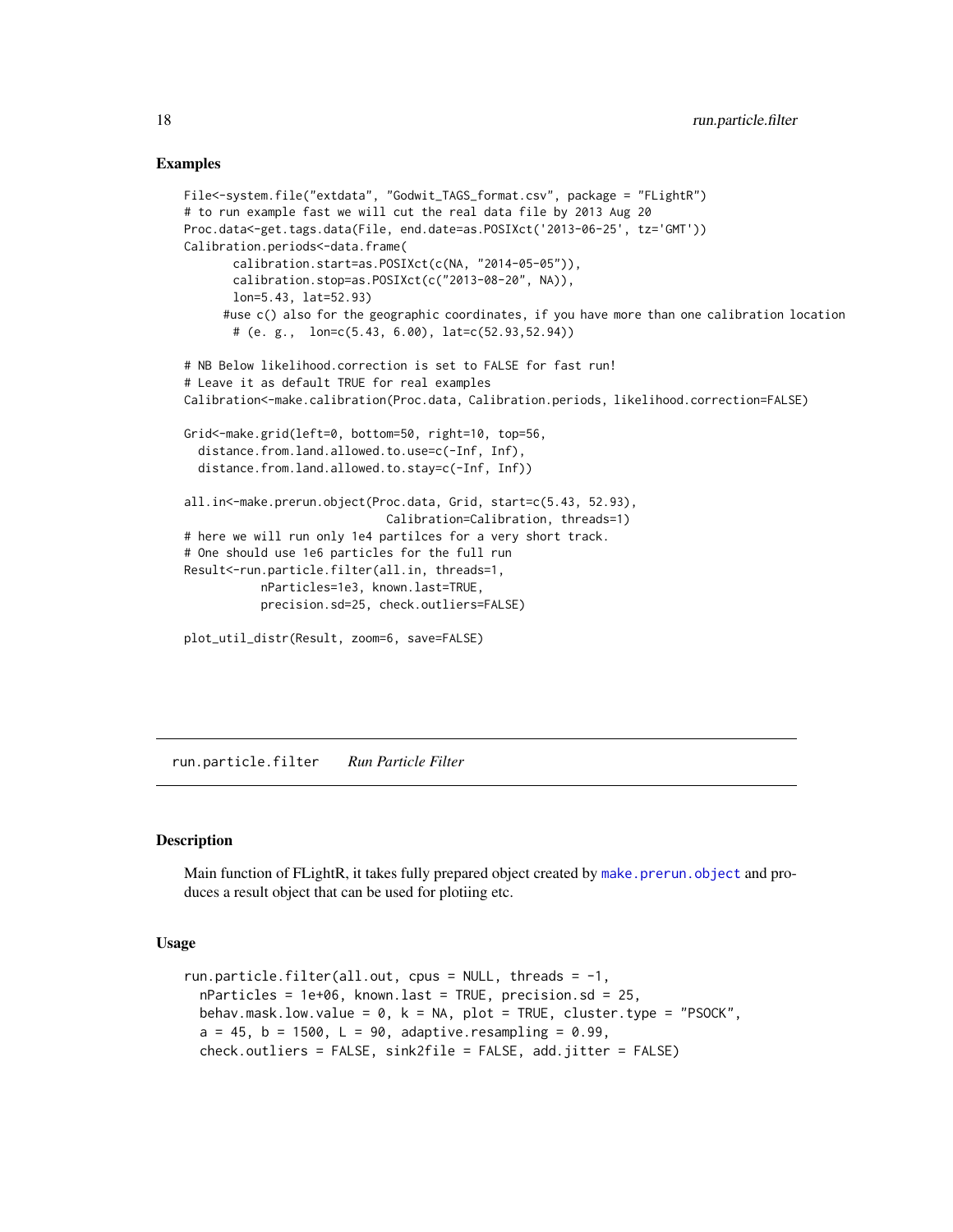# <span id="page-18-0"></span>Arguments

| all.out              | An object created by make.prerun.object.                                                                                                                                                                                      |  |
|----------------------|-------------------------------------------------------------------------------------------------------------------------------------------------------------------------------------------------------------------------------|--|
| cpus                 | another way to specify threads                                                                                                                                                                                                |  |
| threads              | An amount of threads to use while running in parallel. default is -1. if value 1<br>submitted package will run sequentially                                                                                                   |  |
| nParticles           | total amount of particles to be used with the run. 10 000 (1e4) is recommended<br>for the preliminary run and 1 000 000 (1e6) for the final                                                                                   |  |
| known.last           | Set to FALSE if your bird was not at a known place during last twilight in the<br>data                                                                                                                                        |  |
| precision.sd         | if known. Last then what is the precision of this information. Will be used to<br>resample particles prportionally to their ditance from the known last point with<br>probability $P = \text{dnorm}(\emptyset, precision.sd)$ |  |
| behav.mask.low.value |                                                                                                                                                                                                                               |  |
|                      | Probability value that will be used instead of 0 in the behavioural mask. If set to<br>1 behavioural mask will not be active anymore                                                                                          |  |
| k                    | Kappa parameter from vonMises distribution. Default is NA, otherwise will<br>generate particles in a direction of a previous transitions with kappa $= k$                                                                     |  |
| plot                 | Should function plot preliminary map in the end of the run?                                                                                                                                                                   |  |
| cluster.type         | see help to package parallel for details                                                                                                                                                                                      |  |
| a                    | minimum distance that is used in the movement model - left boundary for trun-<br>cated normal distribtuon of ditances moved between twilights. Default is 45 for<br>as default grid has a minimum ditance of 50 km.           |  |
| b                    | Maximum distance allowed to fly between two consequive twilights                                                                                                                                                              |  |
| L                    | how many consequitive particles to resample                                                                                                                                                                                   |  |
| adaptive.resampling  |                                                                                                                                                                                                                               |  |
|                      | Above what level of ESS resampling should be skipped                                                                                                                                                                          |  |
|                      | check.outliers switches ON the online outlier routine                                                                                                                                                                         |  |
| sink2file            | will write run details in a file instead of showing on the screen                                                                                                                                                             |  |
| add.jitter           | will add spatial jitter inside a grid cell for the median estiamtes                                                                                                                                                           |  |

# Value

FLightR object, containing output and extracted results. It is a list with the following elements

| Indices     | List with prior information and indices                                                            |
|-------------|----------------------------------------------------------------------------------------------------|
| Spatial     | Spatial data - Grid, Mask, spatial likelihood                                                      |
| Calibration | all calibration parameters                                                                         |
| Data        | original data                                                                                      |
| Results     | The main results object. Main components of it are                                                 |
|             | <b>Quantiles</b> dataframe containing results on locations. Each line corresponds to<br>a twilight |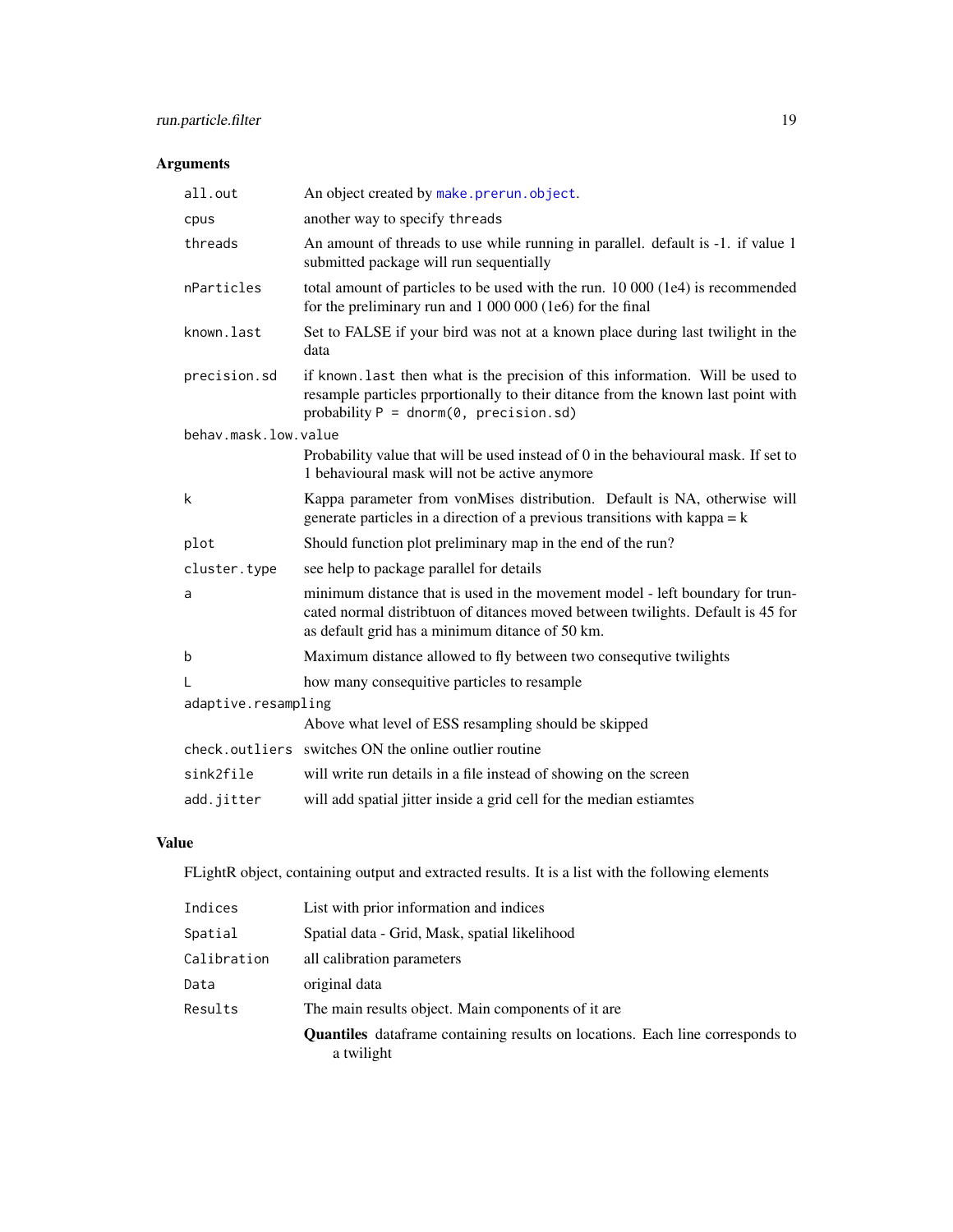<span id="page-19-0"></span>Movement.results dataframe containing all the movement results, Note - time at line n means time of the end of transition between n and n-1

outliers id of twilights excluded by online outlier detection tool

LL -Log likelihood

Points.rle run length encoding object with posterior distribution for every twilight. Note that numbers of points correspond to line numbers in \$Spatial\$Grid Transitions.rle run length encoding object with all the transitions

# Author(s)

Eldar Rakhimberdiev

# Examples

```
File<-system.file("extdata", "Godwit_TAGS_format.csv", package = "FLightR")
# to run example fast we will cut the real data file by 2013 Aug 20
Proc.data<-get.tags.data(File, end.date=as.POSIXct('2013-07-02', tz='GMT'))
Calibration.periods<-data.frame(
      calibration.start=NA,
      calibration.stop=as.POSIXct("2013-08-20"),
      lon=5.43, lat=52.93)
     #use c() also for the geographic coordinates, if you have more than one calibration location
      # (e. g., lon=c(5.43, 6.00), lat=c(52.93,52.94))
print(Calibration.periods)
# NB Below likelihood.correction is set to FALSE for fast run!
# Leave it as default TRUE for real examples
Calibration<-make.calibration(Proc.data, Calibration.periods, likelihood.correction=FALSE)
Grid<-make.grid(left=0, bottom=50, right=10, top=56,
 distance.from.land.allowed.to.use=c(-Inf, Inf),
 distance.from.land.allowed.to.stay=c(-Inf, Inf))
all.in<-make.prerun.object(Proc.data, Grid, start=c(5.43, 52.93),
                             Calibration=Calibration, threads=2)
# here we will run only 1e4 partilces for a very short track.
# One should use 1e6 particles for the full run.
Result<-run.particle.filter(all.in, threads=1,
           nParticles=1e3, known.last=TRUE,
           precision.sd=25, check.outliers=FALSE)
```
stationary.migration.summary

*find potential stationary periods and estimates their location and movement schedule*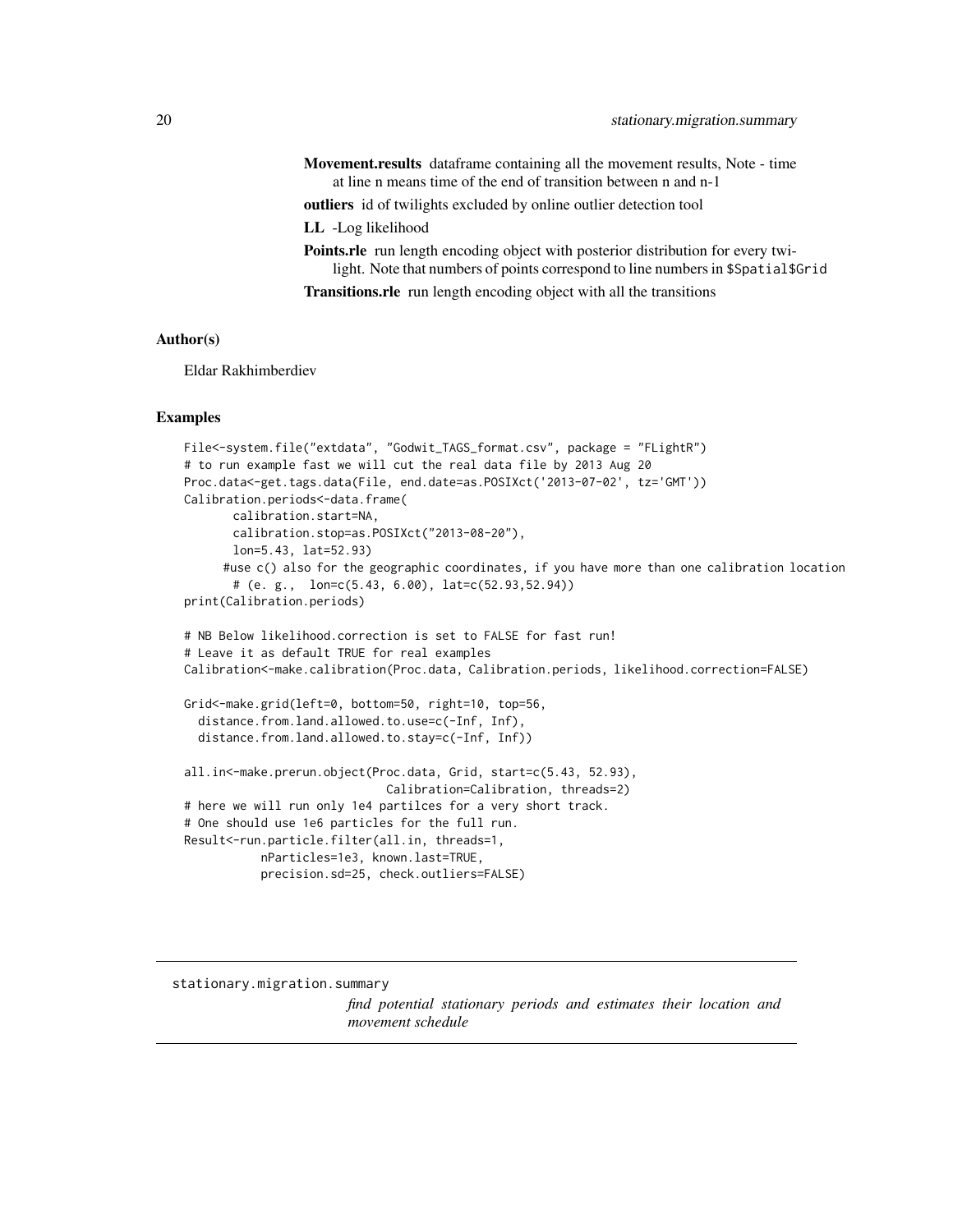# <span id="page-20-0"></span>Description

This function will find any sites where birds stayed longer than min.stay. Potential movement is detected by the minimum probability of movement prob.cutoff.

# Usage

```
stationary.migration.summary(Result, prob.cutoff = 0.1, min.stay = 3)
```
# Arguments

| Result      | FLightR result object obtained from run, particle, filter |
|-------------|-----------------------------------------------------------|
| prob.cutoff | Minimum probability that defines movement                 |
| min.stay    | Minimum duration of stationary period (in twilights)      |

# Value

list with stationary and movement statistics

# Author(s)

Eldar Rakhimberdiev

#### Examples

```
File<-system.file("extdata", "Godwit_TAGS_format.csv", package = "FLightR")
# to run example fast we will cut the real data file by 2013 Aug 20
Proc.data<-get.tags.data(File, end.date=as.POSIXct('2013-06-25', tz='GMT'))
Calibration.periods<-data.frame(
       calibration.start=as.POSIXct(c(NA, "2014-05-05")),
       calibration.stop=as.POSIXct(c("2013-08-20", NA)),
       lon=5.43, lat=52.93)
     #use c() also for the geographic coordinates, if you have more than one calibration location
       # (e. g., lon=c(5.43, 6.00), lat=c(52.93,52.94))
# NB Below likelihood.correction is set to FALSE for fast run!
# Leave it as default TRUE for real examples
Calibration<-make.calibration(Proc.data, Calibration.periods, likelihood.correction=FALSE)
Grid<-make.grid(left=0, bottom=50, right=10, top=56,
  distance.from.land.allowed.to.use=c(-Inf, Inf),
  distance.from.land.allowed.to.stay=c(-Inf, Inf))
all.in<-make.prerun.object(Proc.data, Grid, start=c(5.43, 52.93),
                             Calibration=Calibration, threads=1)
# here we will run only 1e4 partilces for a very short track.
# One should use 1e6 particles for the full run.
Result<-run.particle.filter(all.in, threads=1,
           nParticles=1e3, known.last=TRUE,
           precision.sd=25, check.outliers=FALSE)
```
Summary<-stationary.migration.summary(Result, prob.cutoff=1)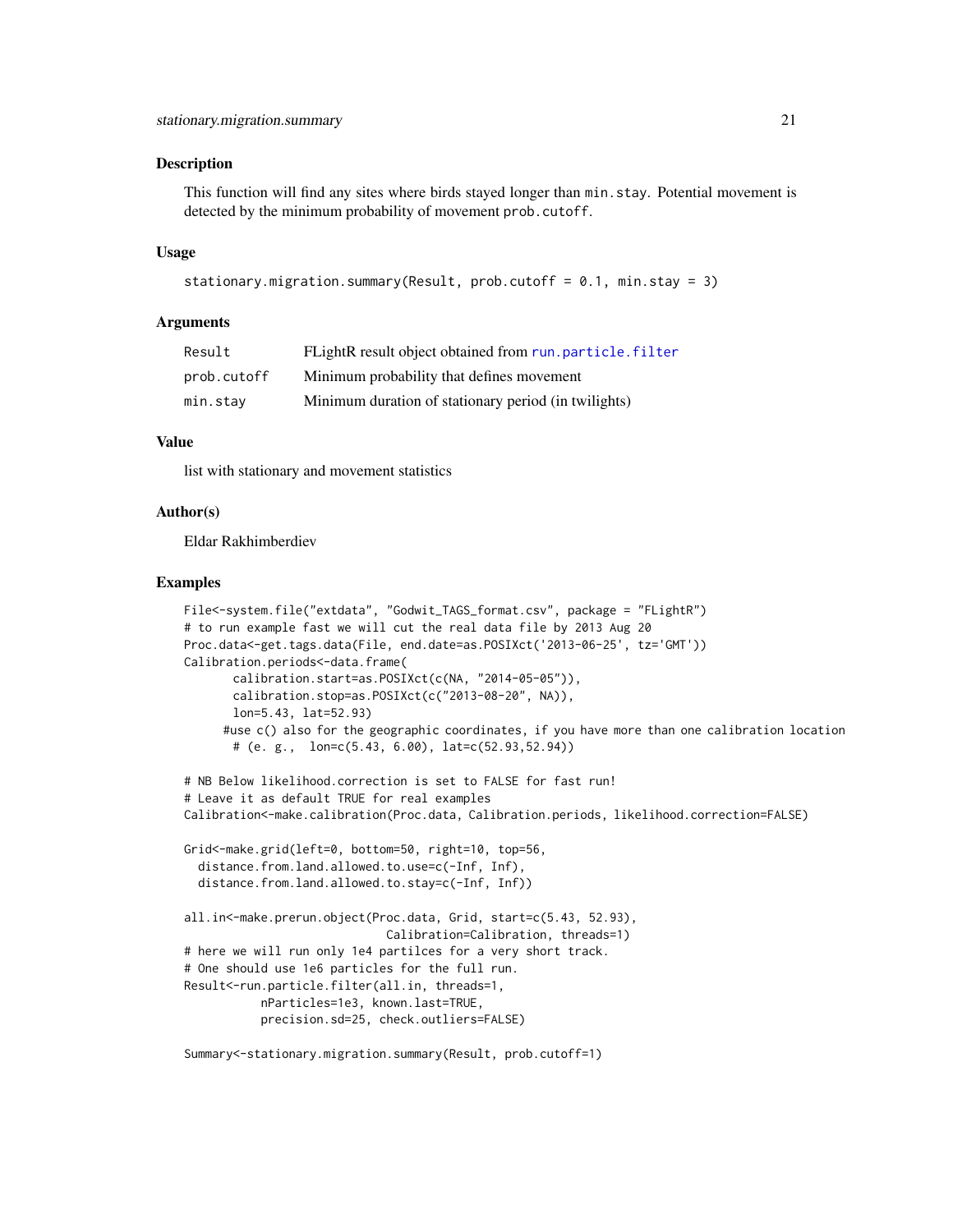<span id="page-21-0"></span># Use lower cut offs for real runs!

<span id="page-21-1"></span>

| twGeos2TAGS | Function to write down twilights annotated in twGeos package data in |
|-------------|----------------------------------------------------------------------|
|             | so-called TAGS format                                                |

# Description

this function converts combines twilights detected in twGeos with raw data and writes them down in TAGS format that can be easily read by [get.tags.data](#page-5-1)

# Usage

twGeos2TAGS(raw, twl, threshold, filename = NULL)

# **Arguments**

| raw       | original data - data frame with two columns first column must contain time and<br>second measured light levels |
|-----------|----------------------------------------------------------------------------------------------------------------|
| twl       | twilights object from preprocess. Light function                                                               |
| threshold | threshold value used for twilight definition in preprocess. light                                              |
| filename  | if NULL data frame in TAGS format will be returned otherwise .csy file in TAGS                                 |
|           | format will be written                                                                                         |

# Details

TAGS format returned or written as .csv by this function is a dataframe with columns

- datetime date and time in ISO 8601 format e.g. 2013-06-16T00:00:11.000Z
- light light value measured by tag
- twilight assigned by the software numeric indication of whether the record belongs to sunrise (1), sunset (2) or none of those (0)
- excluded indication of whether a twilight was excluded during manual inspection (logical, TRUE | FALSE)
- interp indication of whether the light value at twilight was interpolated (logical, TRUE | FALSE)

The fields excluded and interp may have values of TRUE only for twilight  $> 0$ .

#### Value

NULL if filename is provided or TAGS formatted dataframe.

### Author(s)

Eldar Rakhimberdiev & Simeon Lisovski

# See Also

[BAStag2TAGS](#page-1-1) and [GeoLight2TAGS](#page-4-1)